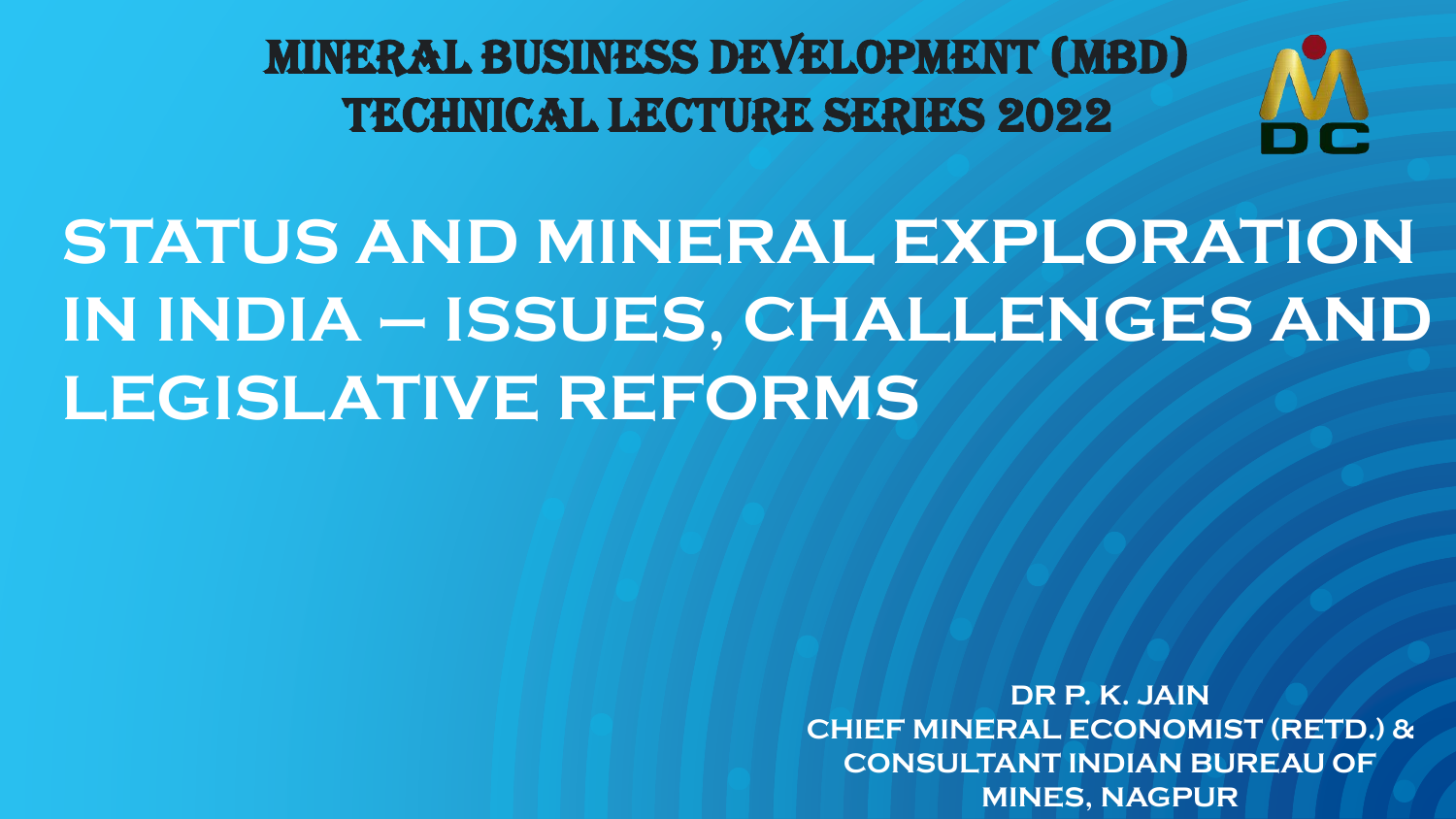# **Role of Mineral Resources in Development**

| Minerals play an<br>indispensable role<br>in the progress                                                                       |  | The living standard<br>is measured by per<br>capita consumption<br>of minerals and<br>metals.                                                                         | <b>The industrial</b><br>development of a<br>country needs an<br>uninterrupted supply<br>of raw material. |                                                                                                              |  |
|---------------------------------------------------------------------------------------------------------------------------------|--|-----------------------------------------------------------------------------------------------------------------------------------------------------------------------|-----------------------------------------------------------------------------------------------------------|--------------------------------------------------------------------------------------------------------------|--|
| <b>Mineral resources</b><br>provide strength &<br>ensures sustainable<br>supply to keep the<br>wheels of industries<br>rolling. |  | <b>Post independence</b><br>demand surged for<br>mineral raw<br>materials.                                                                                            |                                                                                                           | <b>Increased demand</b><br>led to intensive<br>search for mineral<br>deposits in the<br>known/ virgin areas. |  |
|                                                                                                                                 |  | To enhance the growth rate<br>and remove the bottleneck for<br>exploration & exploitation of<br>minerals, the government has<br>taken several legislative<br>reforms. |                                                                                                           |                                                                                                              |  |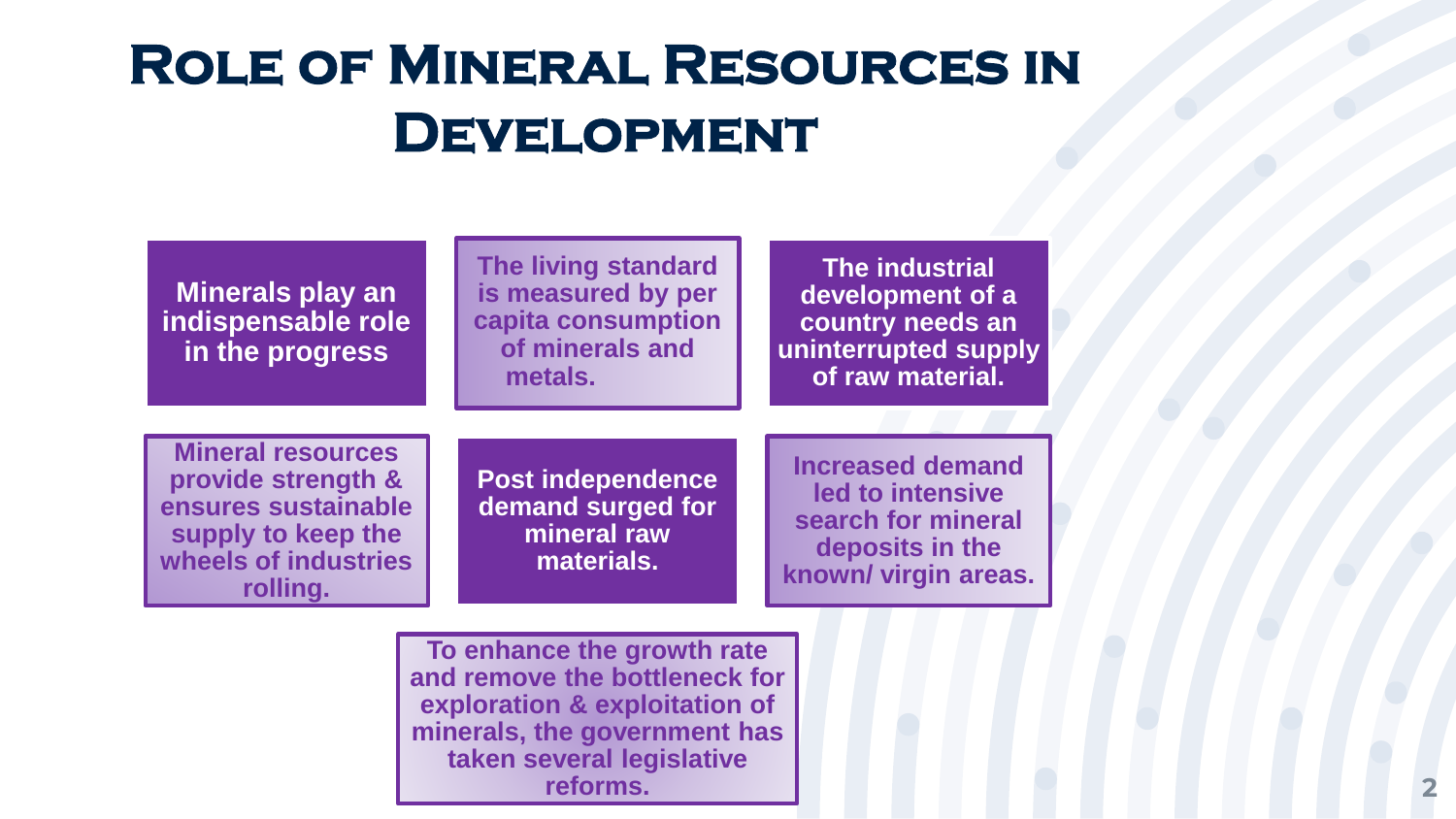# **Adequacy of Mineral Resources in India**

| <b>Mineral</b>            | <b>Abundant</b>               | <b>Adequate</b> | <b>Deficient</b>         | <b>Scarce</b>       |
|---------------------------|-------------------------------|-----------------|--------------------------|---------------------|
| <b>Metallic</b>           | Iron Ore                      | Chromite        | Chromite                 | Nickel, Tungsten,   |
| <b>Minerals (Ferrous)</b> | (31.32 B)                     | (Metallic),     | (Refractory)             | Cobalt, Molybdenum  |
|                           |                               | Manganese       |                          |                     |
| Metallic                  | <b>Bauxite (Metallurgical</b> | Zinc            | <b>Bauxite (Chemical</b> | Antimony, Gold, PGE |
| <b>Minerals</b>           | grade)                        |                 | grade), Copper,          |                     |
| (Non Ferrous)             | 3.48 BT                       |                 | Lead                     |                     |
| Industrial                | Coal (319 BT)                 | Graphite        | Apatite,                 | Sulphur, Potash,    |
| <b>Minerals</b>           | Dolomite (7.73 BT),           |                 | Rock Phosphate,          | Met.Coal            |
|                           | Gypsum (1.29 BT),             |                 | Kyanite                  |                     |
|                           | Limestone (185 BT)            |                 |                          |                     |
|                           | Mica (0.53 BT)                |                 |                          |                     |
| <b>Precious Stone</b>     | $\qquad \qquad -$             |                 |                          | Diamond, Emerald,   |
| <b>Minerals</b>           |                               |                 |                          | Sapphire, Ruby      |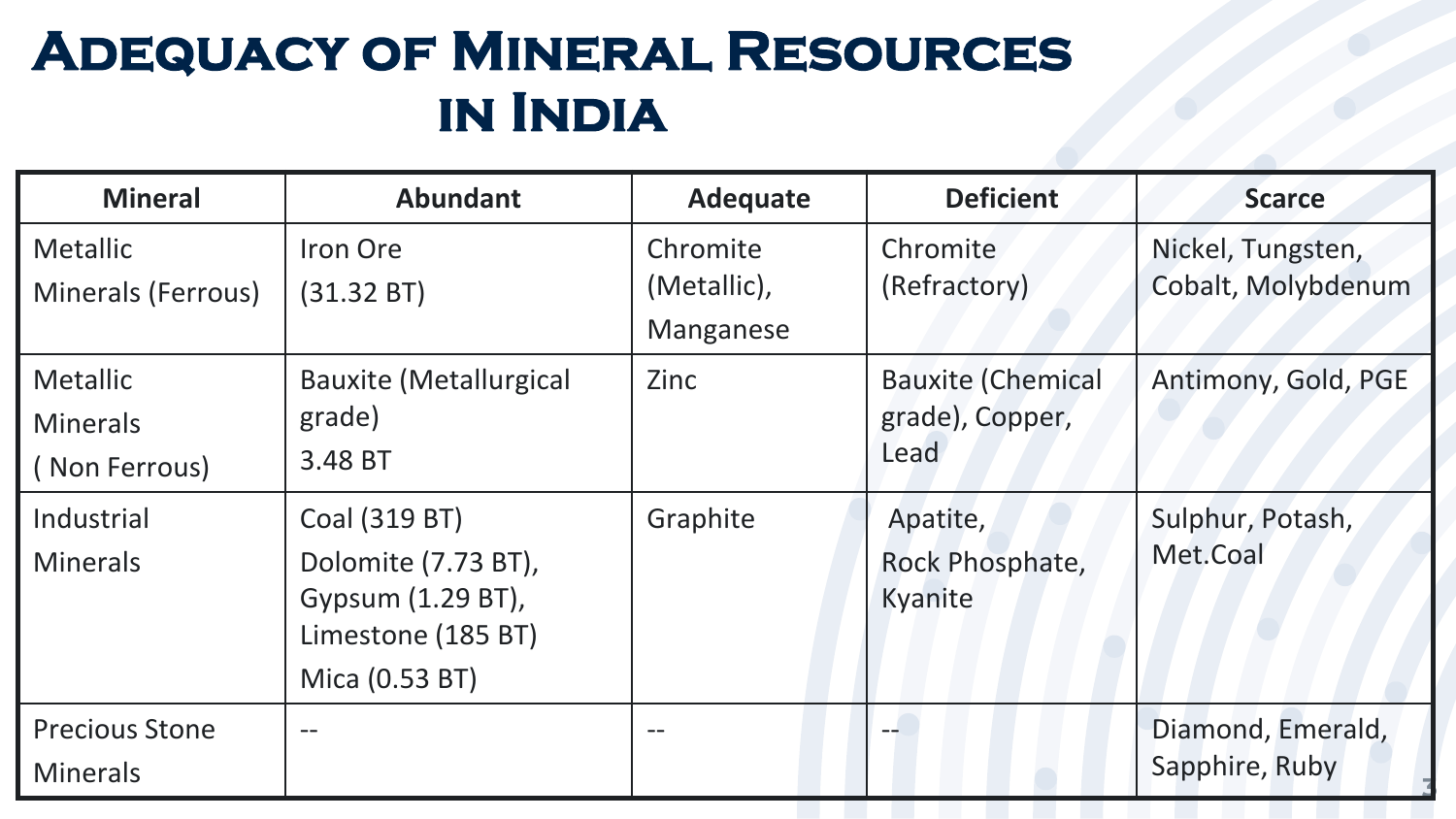# **Reserves to Resources Ratio for some minerals in India**



- **Reserves/ Resources ratio below 30% for most of the minerals.**
- **Upgradation of resources to higher confidence level by additional exploration as per Minerals (Evidence of Mineral Contents) Rules, 2015 is urgently required.**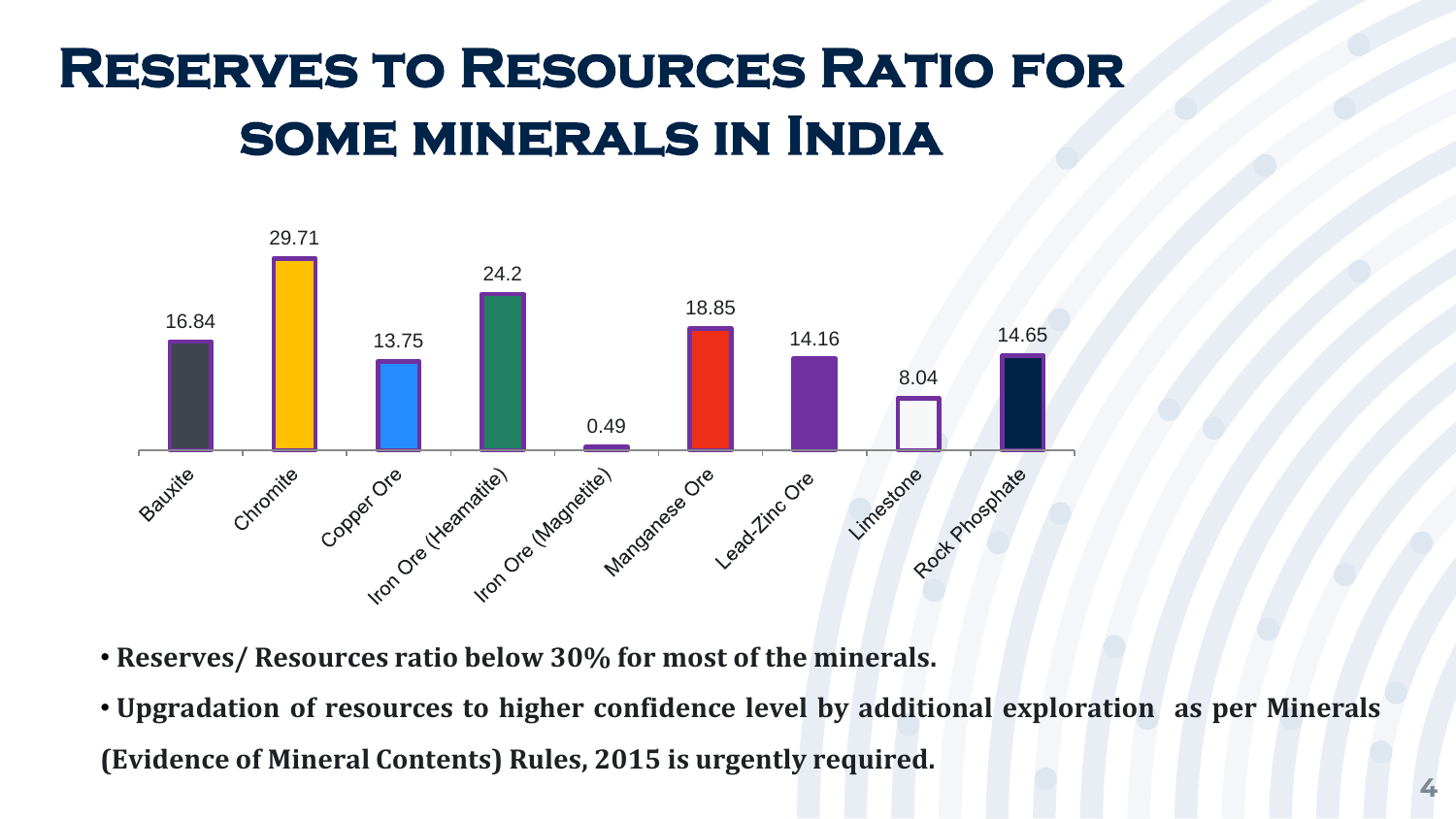# **Indian Mining Sector – GDP CONTRIBUTION**

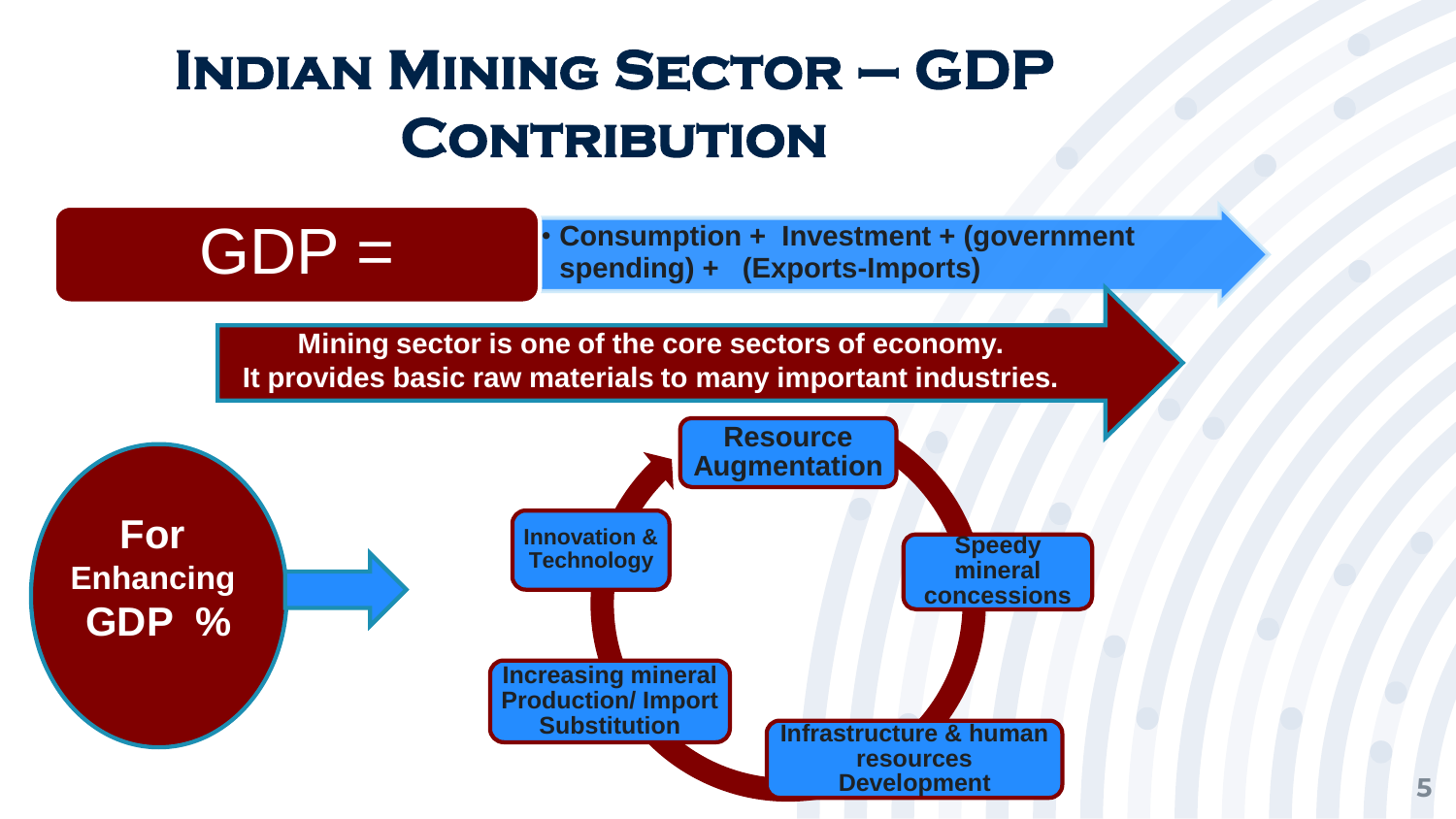# **Indian Mining Sector – GDP Growth**

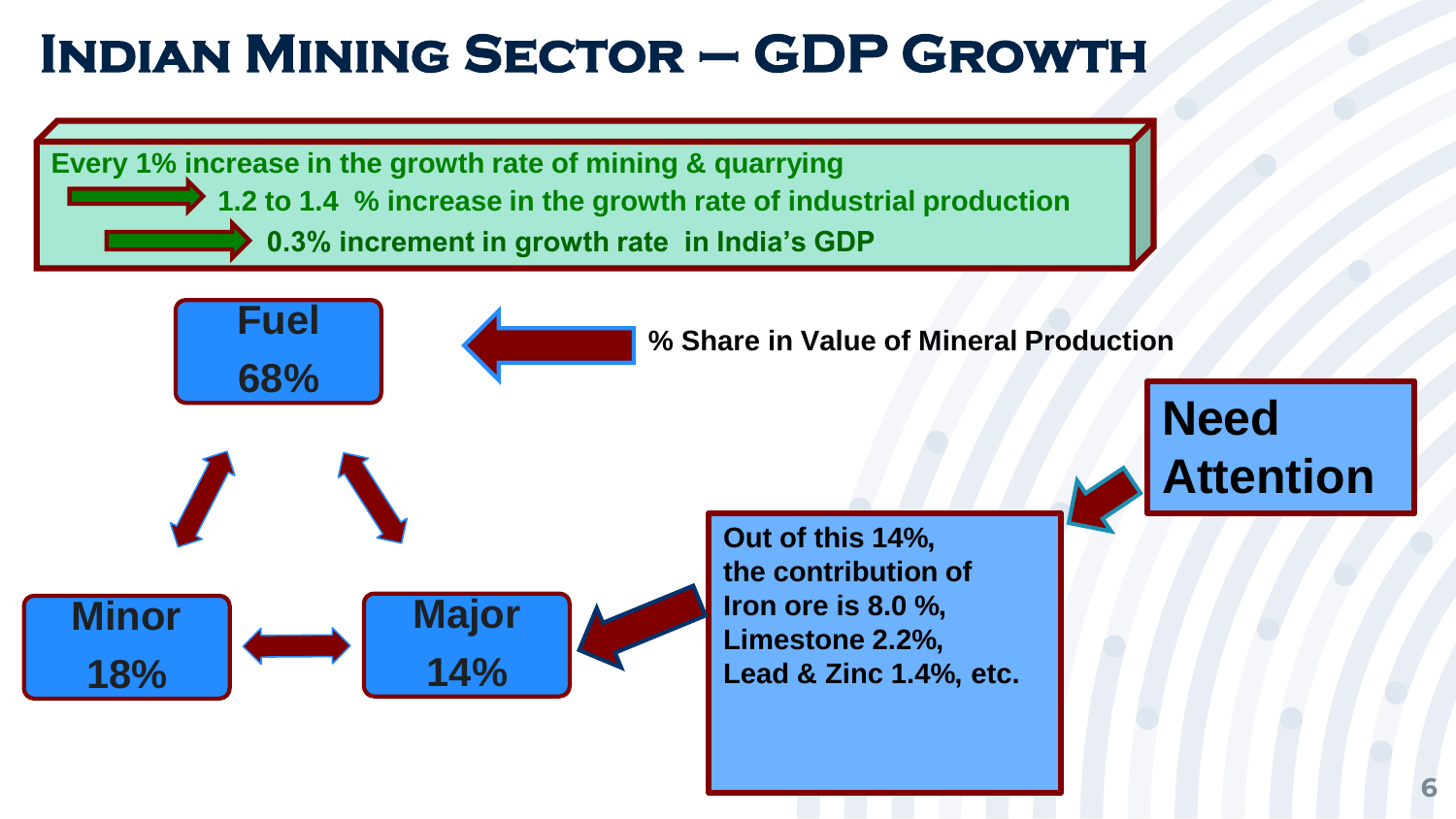# **Indian Mining Sector – Index of Mineral Production**



| <b>Year</b>      | <b>Index</b> | Growth (%) | <b>GVA (Rs</b> | Growth (%) |
|------------------|--------------|------------|----------------|------------|
|                  |              |            | crore)         |            |
| 2014-15          | 93.3         | $-1.37$    | 288685         | 9.72       |
| 2015-16          | 97.3         | 4.29       | 317974         | 10.15      |
| 2016-17          | 102.5        | 5.34       | 349248         | 9.84       |
| 2017-18          | 104.9        | 2.34       | 329612         | $-5.62$    |
| 2018-19          | 107.9        | 2.86       | 326815         | $-0.85$    |
| 2019-20          | 109.6        | 1.58       | 321766         | $-1.54$    |
| 2020-21          | 101.0        | $-7.85$    | 294024         | $-8.62$    |
| 2021-22 (upto    | 109.1        | $14.24*$   | 330945         | 12.56      |
| <b>January</b> ) |              |            |                |            |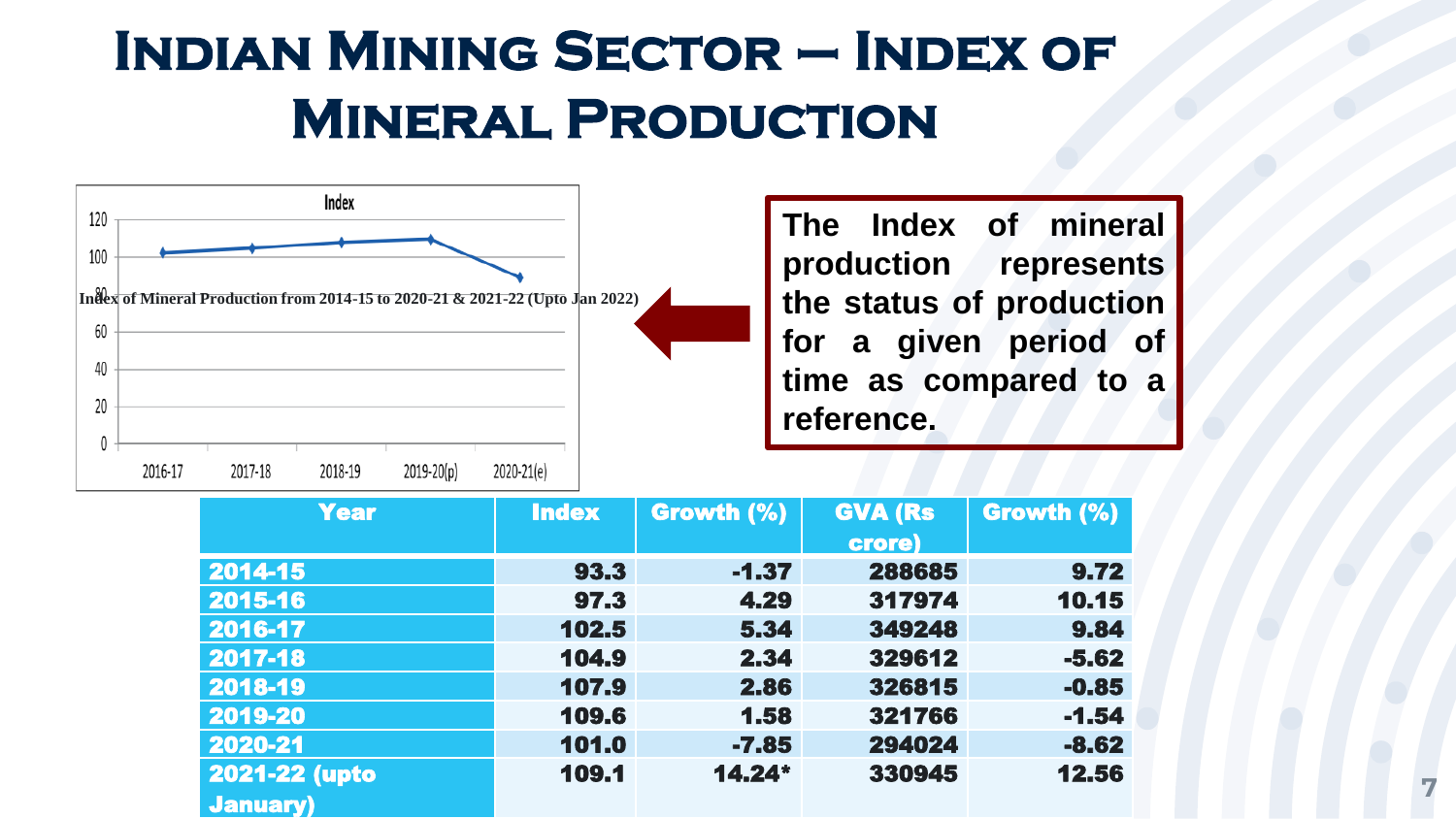# **Indian Mining Sector – Challenges**



**Trend in Value of mineral Export & Import in last five years indicates that value of Import is significantly high compared to Export.**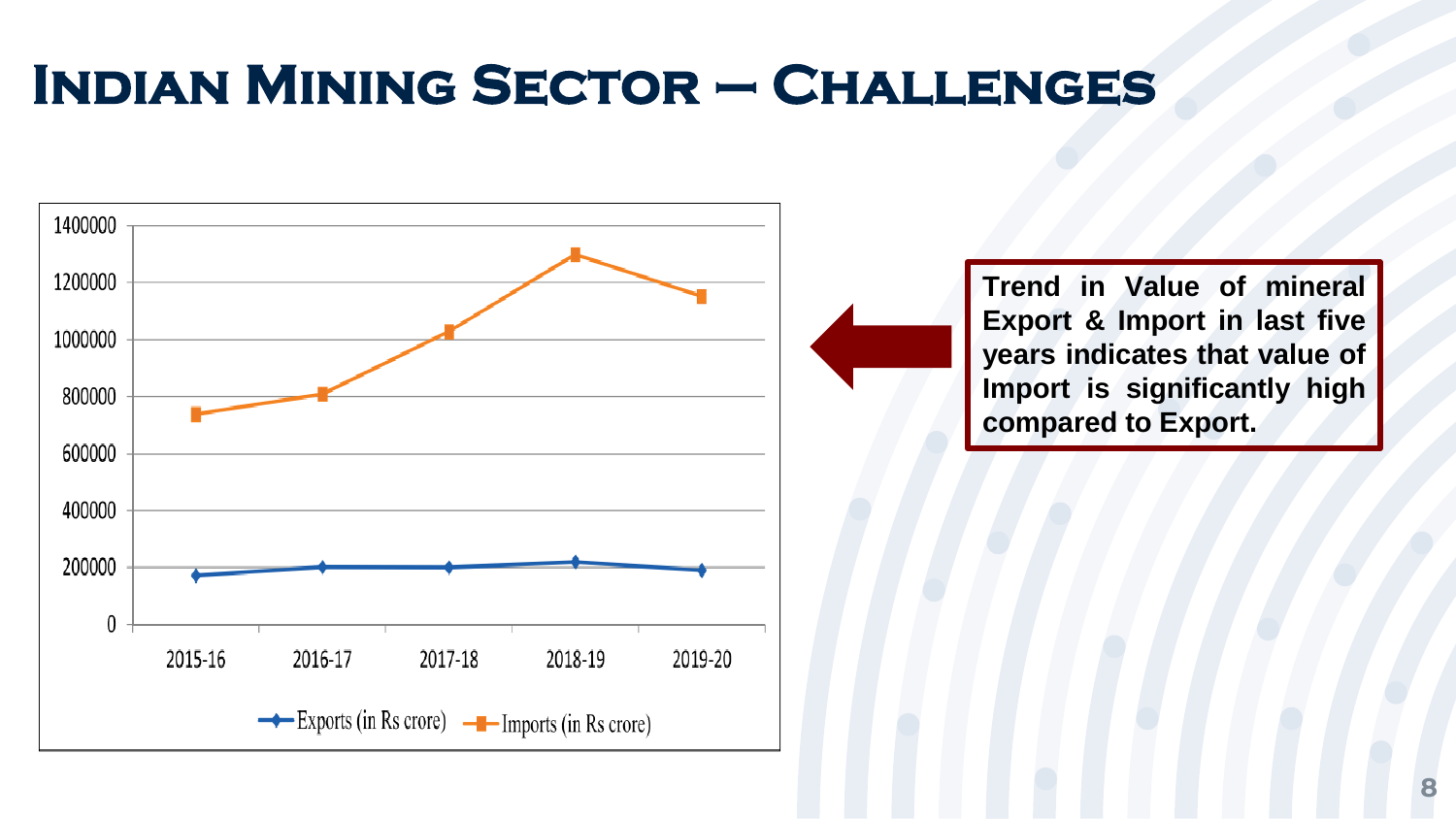# **FDI Inflow in Mining Sector**

| Year    | <b>FDI Inflow in mining</b><br>(In \$ million) | <b>Share of Total FDI</b><br>$($ ln % $)$ |
|---------|------------------------------------------------|-------------------------------------------|
| 2016-17 | 56                                             | 0.12                                      |
| 2017-18 | 36                                             | 0.80                                      |
| 2018-19 | 158                                            | 0.51                                      |
| 2019-20 | 140                                            | 0.40                                      |
| 2020-21 | 125                                            | 0.28                                      |

*Source: Centre for Monitoring Indian Economy,* DIPP website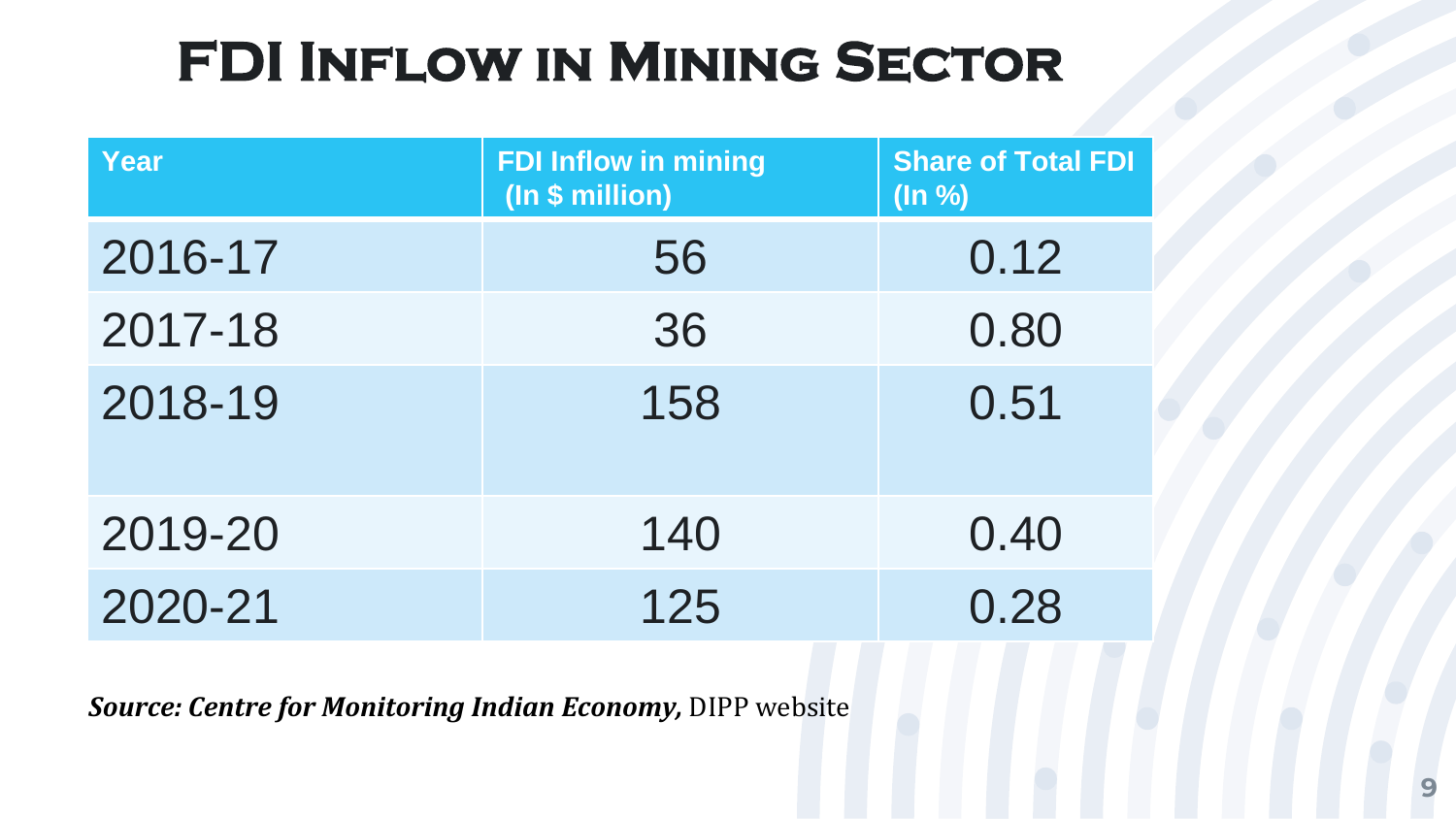# **Overview of Indian Mineral Sector**

**India produces 95 minerals including 4 fuel, 10 metallic, 21 nonmetallic,**

**5 atomic and 55 minor minerals.** 

| <b>Mineral</b> | <b>India's Reserves</b> | India's Rank    | India's Production<br>(2019) | India's<br>Rank |
|----------------|-------------------------|-----------------|------------------------------|-----------------|
| Coal           | 10 %                    | 5 <sup>th</sup> | 9%                           | 2 <sub>nd</sub> |
| Iron Ore       | 3%                      | 7 <sup>th</sup> | 8%                           | 4 <sup>th</sup> |
| Manganese      | 3%                      | 7 <sup>th</sup> | 5%                           | 6 <sup>th</sup> |
| <b>Bauxite</b> | 2%                      | 8 <sup>th</sup> | 6 %                          | 5 <sup>th</sup> |
| Chromite       | 18 %                    | 3 <sup>rd</sup> | 10%                          | 3 <sup>th</sup> |
| Zinc           | 4%                      | <b>gth</b>      | 6%                           | 5 <sup>th</sup> |

#### **Source: USGS 2020 and WMP-2015-19, BGS ,**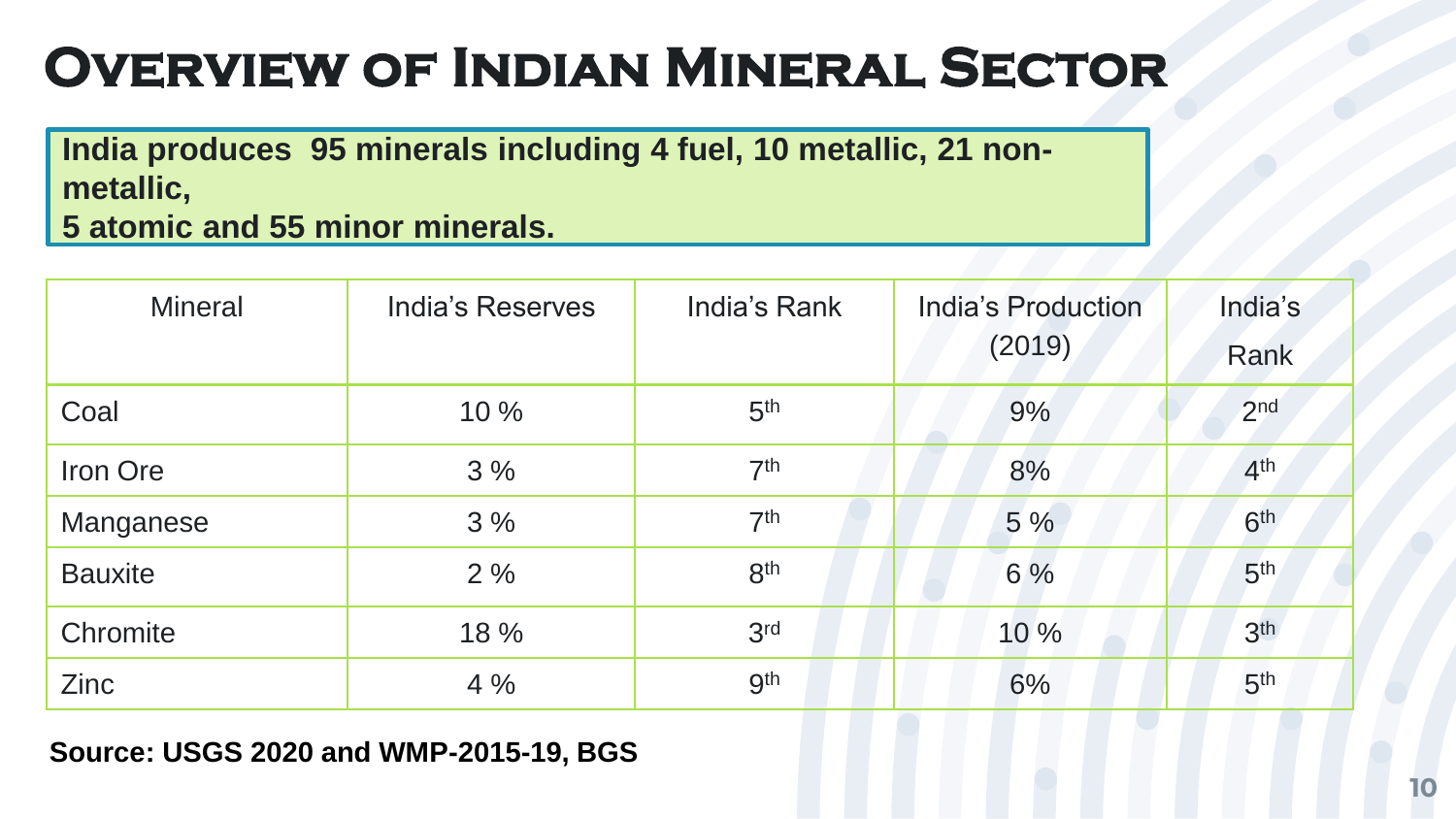## **Global trend indicate expenditure on Exploration**





**India's expenditure on mineral exploration is only \$ 17/sqkm, Australia's \$124/sqkm & Canada's \$118/sqkm**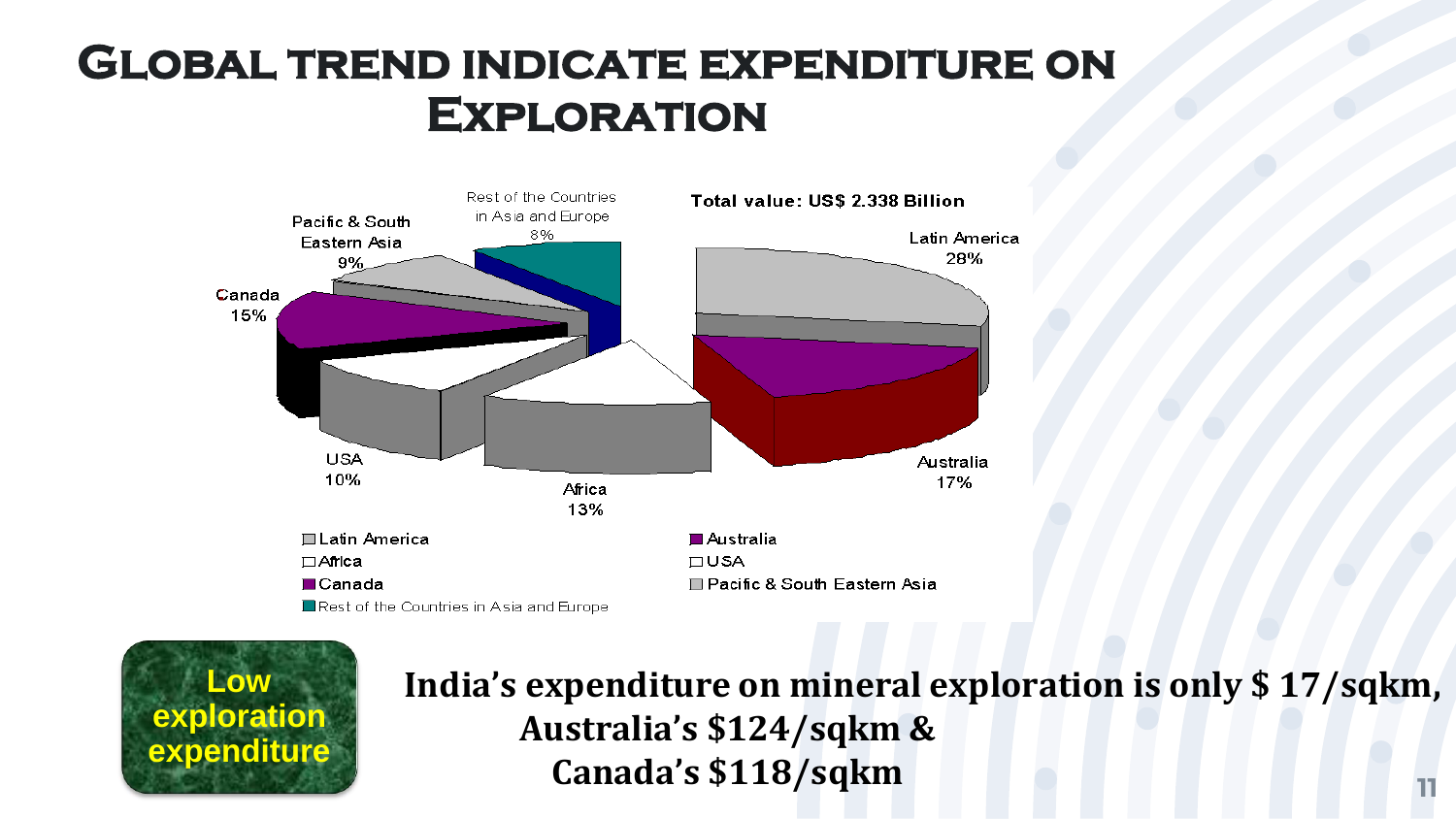# **Obvious Geological Potential Area**

| <b>Mineral</b>                        | Area (sq. km.) | <b>Mineral</b>   | Area (sq. km.) |
|---------------------------------------|----------------|------------------|----------------|
| Gold                                  | 1,02,809       | Manganese ore    | 4,600          |
| Diamond and<br><b>Precious Stones</b> | 3,00,000       | Chromite         | 2,690          |
| <b>Base Metals</b>                    | 1,81,150       | Manganese        | 6,000          |
| Platinum Group of<br><b>Elements</b>  | 8,130          | Tin and Tungsten | 1,300          |
| Iron ore                              | 5,135          | <b>Bauxite</b>   | 32,520         |

Of India's entire Obvious Geological Potential (OGP) area, only 10% has been explored and mining is undertaken in 1.5-2% of this area.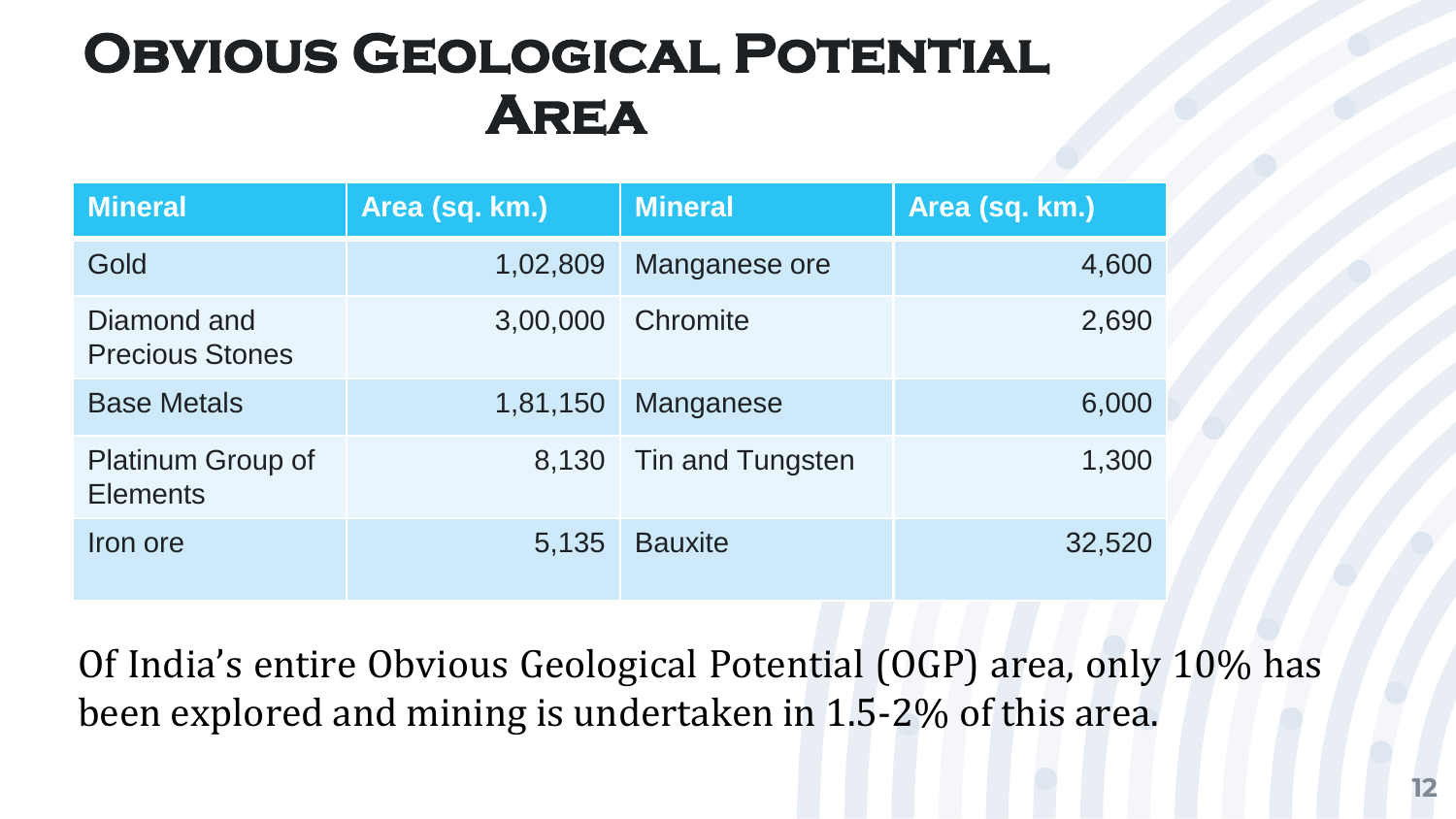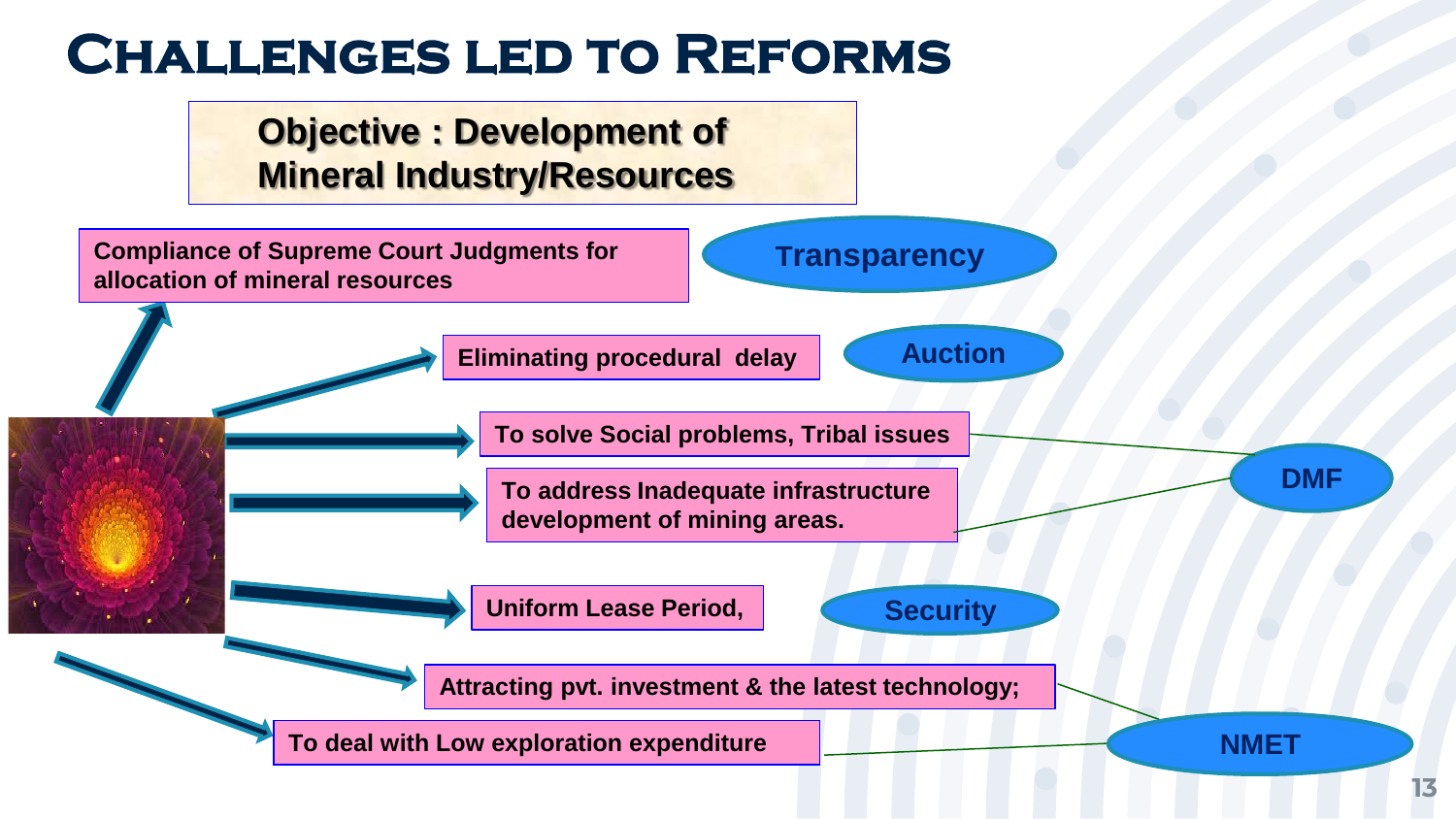## **Recent Reforms in Mining Legislation**

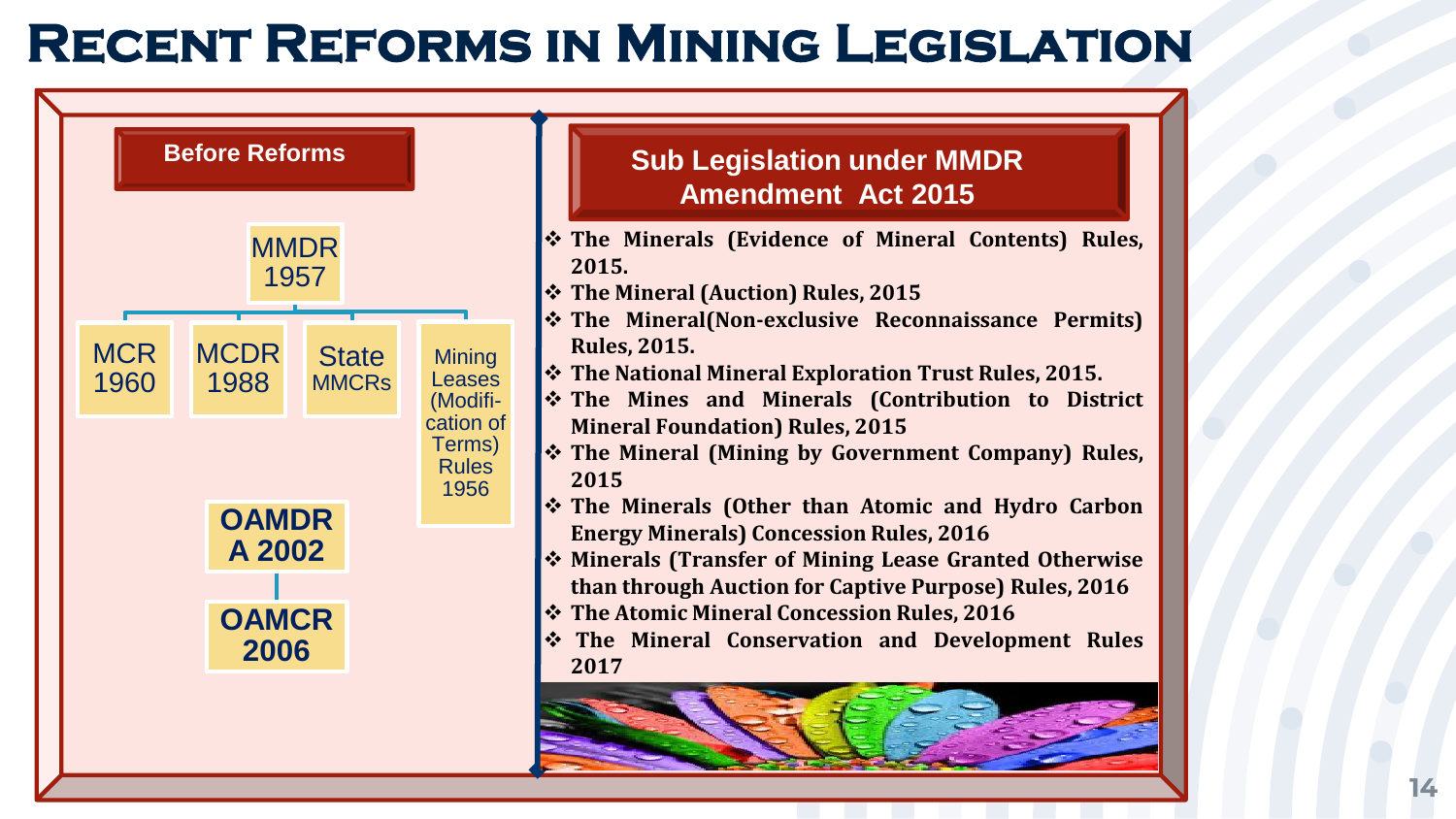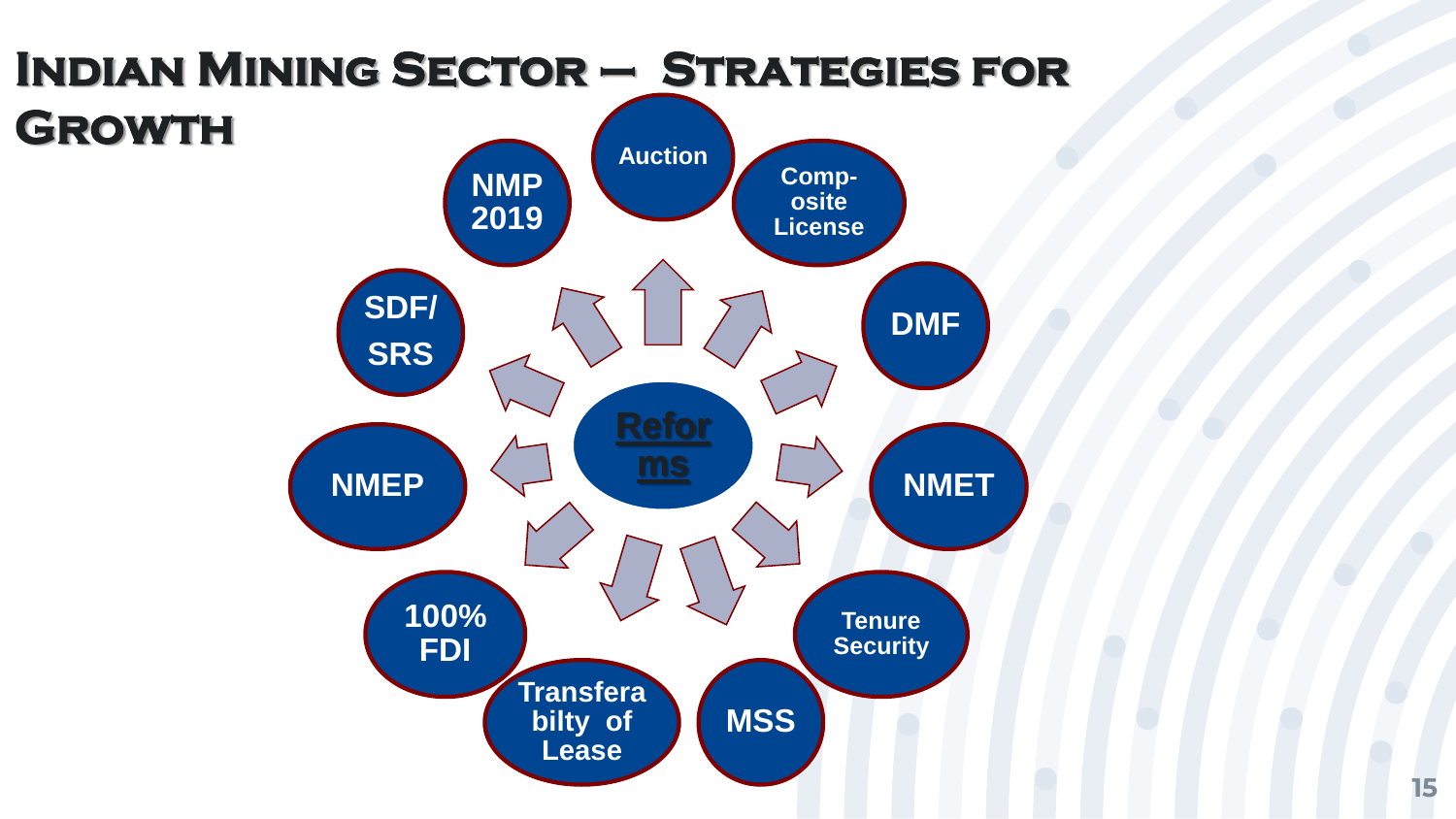

### **National Mineral Exploration Policy, 2016** (NMEP)

- To enhance the exploration activities in the country, the Government unveiled NMEP to spells out the strategy and outlines the actions plan that the Government will adopt to ensure comprehensive exploration of country's mineral resources (non-fuel and non-coal).
- The NMEP primarily aims at accelerating the exploration activity in the country through enhanced participation of the private sector.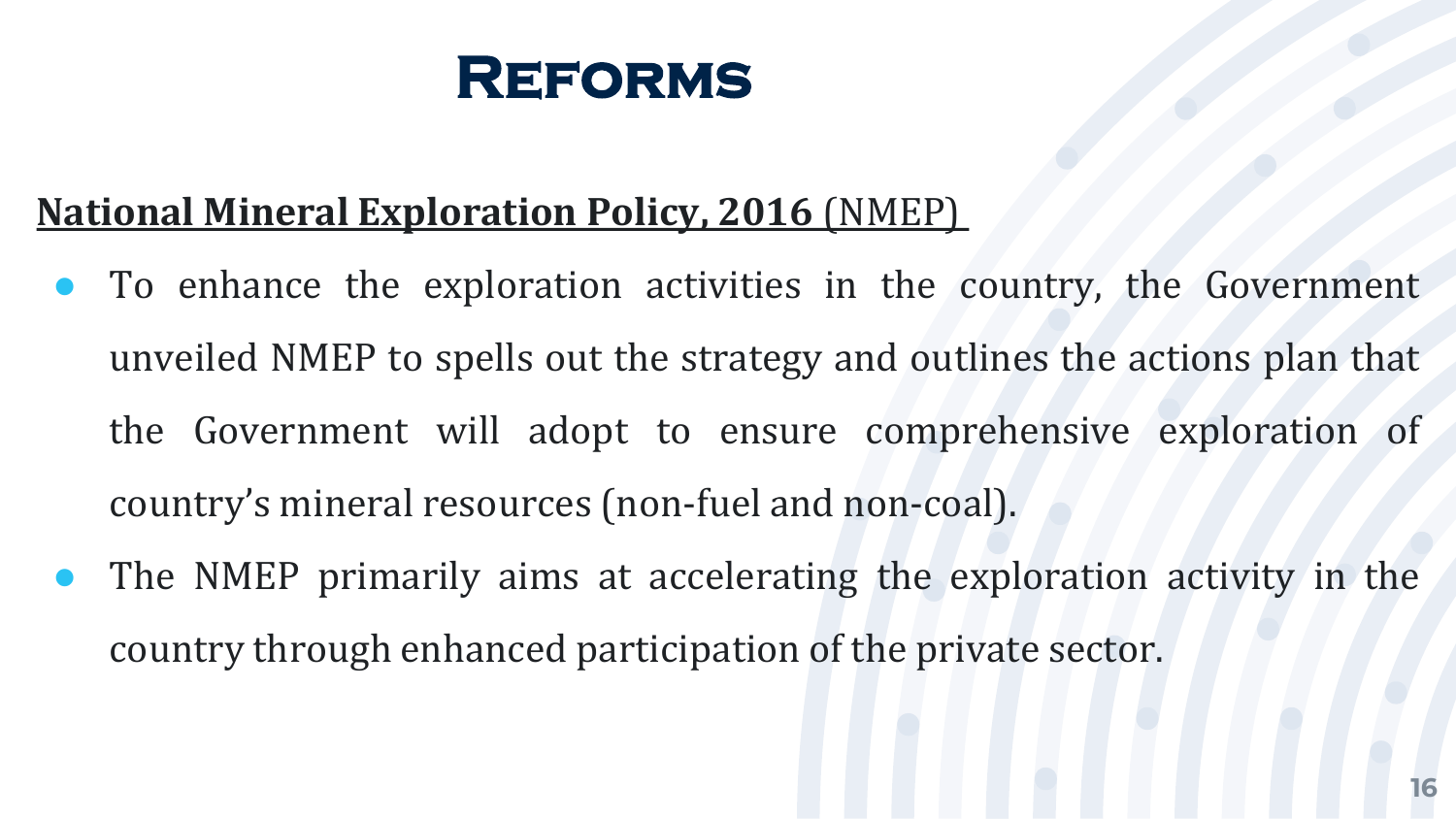

#### **National Mineral Exploration Policy, 2016** (NMEP)

To enhance the exploration activities in the country, the Government unveiled NMEP to spells out the strategy and outlines the actions plan that the Government will adopt to ensure comprehensive exploration of country's mineral resources (non-fuel and non-coal).

The NMEP primarily aims at accelerating the exploration activity in the country through enhanced participation of the private sector.

#### **National Mineral Policy 2019**

An aim to have a more effective, meaningful and implementable policy that brings in further transparency, better regulation and enforcement, balanced social and economic growth as well as sustainable mining practices.

#### **National Mineral Index (NMI)**

**17** MoM has constituted a committee to introduce an **index based mechanism by developing a for various statutory payments and others for future auctions**.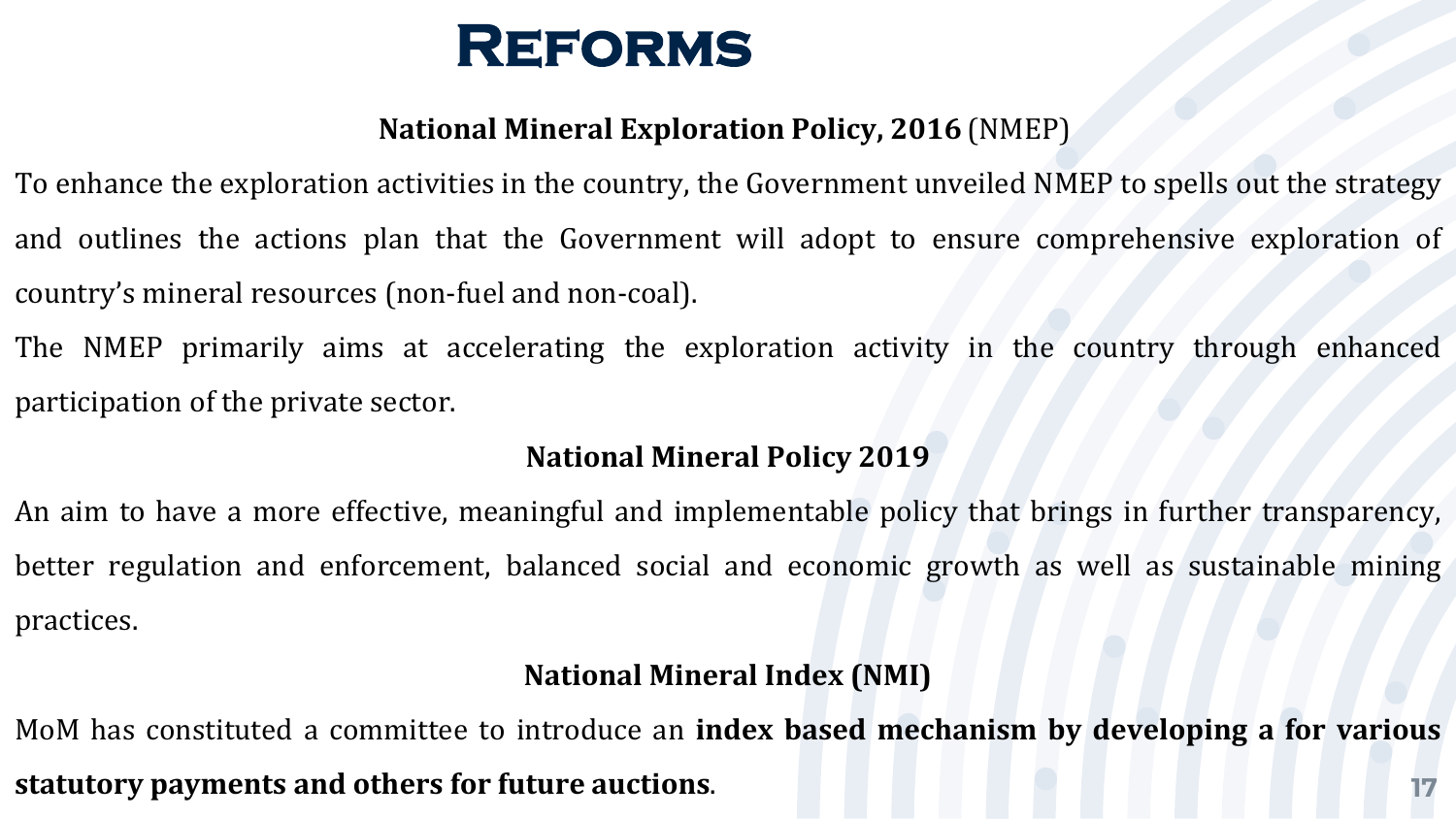

#### **Mineral Auction Rules, 2015**

• Amended vide notification dated 30.11.2017 to make the auction process simpler and to help the States **auction mineral blocks quickly**.

#### **Mineral Conservation & Development Rules, 2017**

• Amended vide Gazette notification G.S.R. No. 289 dated 27.03.2018 **to facilitate and expedite the process of auction.**

As part of unlocking India's vast mineral potential by exploration, the MoM has **handed over 152 mineral block reports to different State Governments** so far.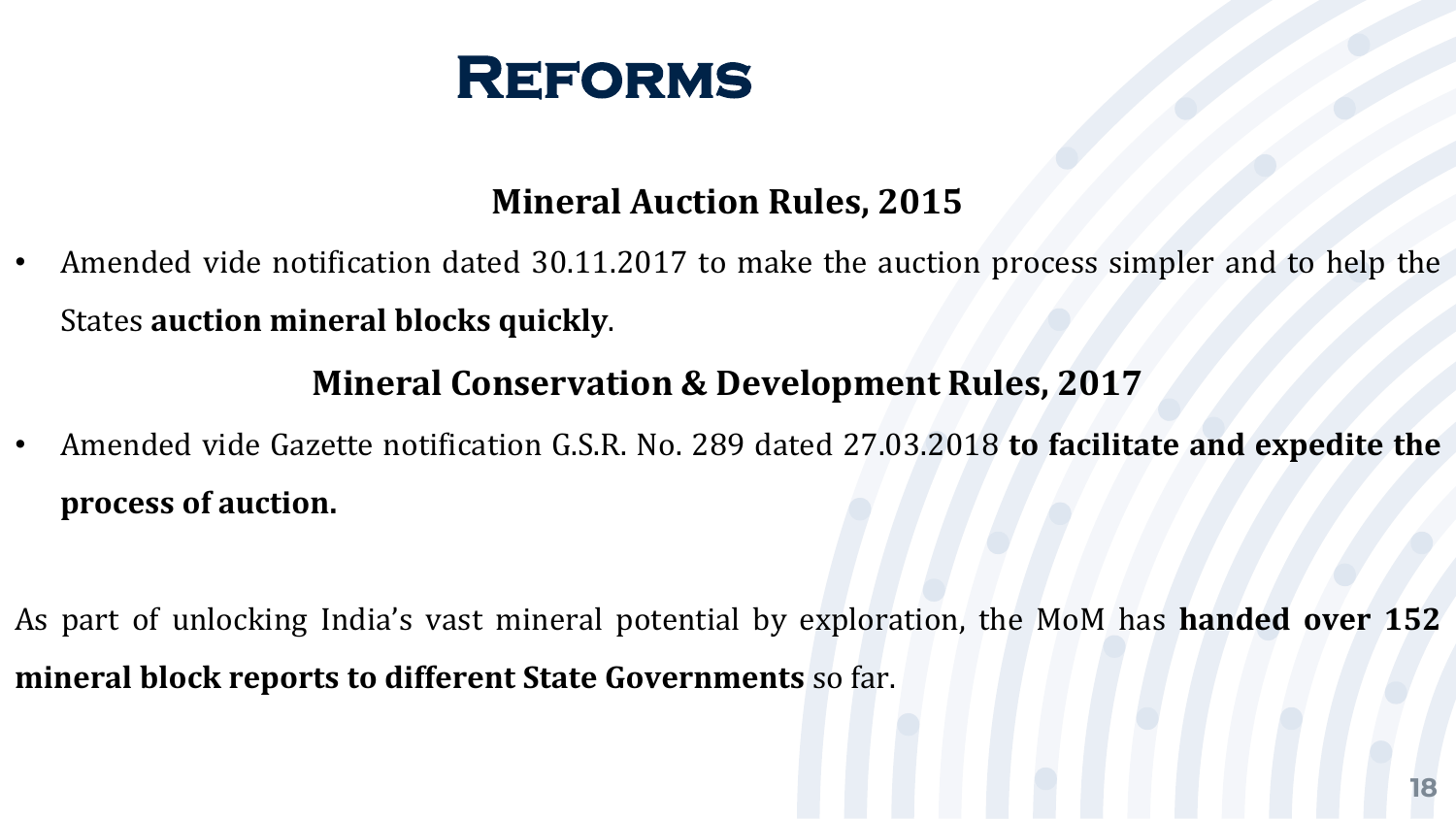

- U/s 4(1) of the MMDR Act, 1957 Central and State PSUs & Pvt. Company such as RINL, SAIL, NMDC Ltd., KIOCL Ltd., MOIL Ltd., etc. have been enlisted to do **prospecting operations without obtaining prospecting licenses**,
- Atomic Minerals Concession Rules, 2016 amended vide Notification No. G.S.R. 126(E) dated 19.02.2019 regarding power of the central government to amend schedule A and further by notification No. G.S.R. 134(E) dated 20.02.2019 to amend Schedule A for **Threshold Value for atomic minerals.**
- Offshore Areas Mineral Concession Rules, 2006, amended vide notification No. G.S.R. 595(E) dated 23rd August, 2019 for **prohibition on grant of permit, license or lease in respect of atomic minerals.**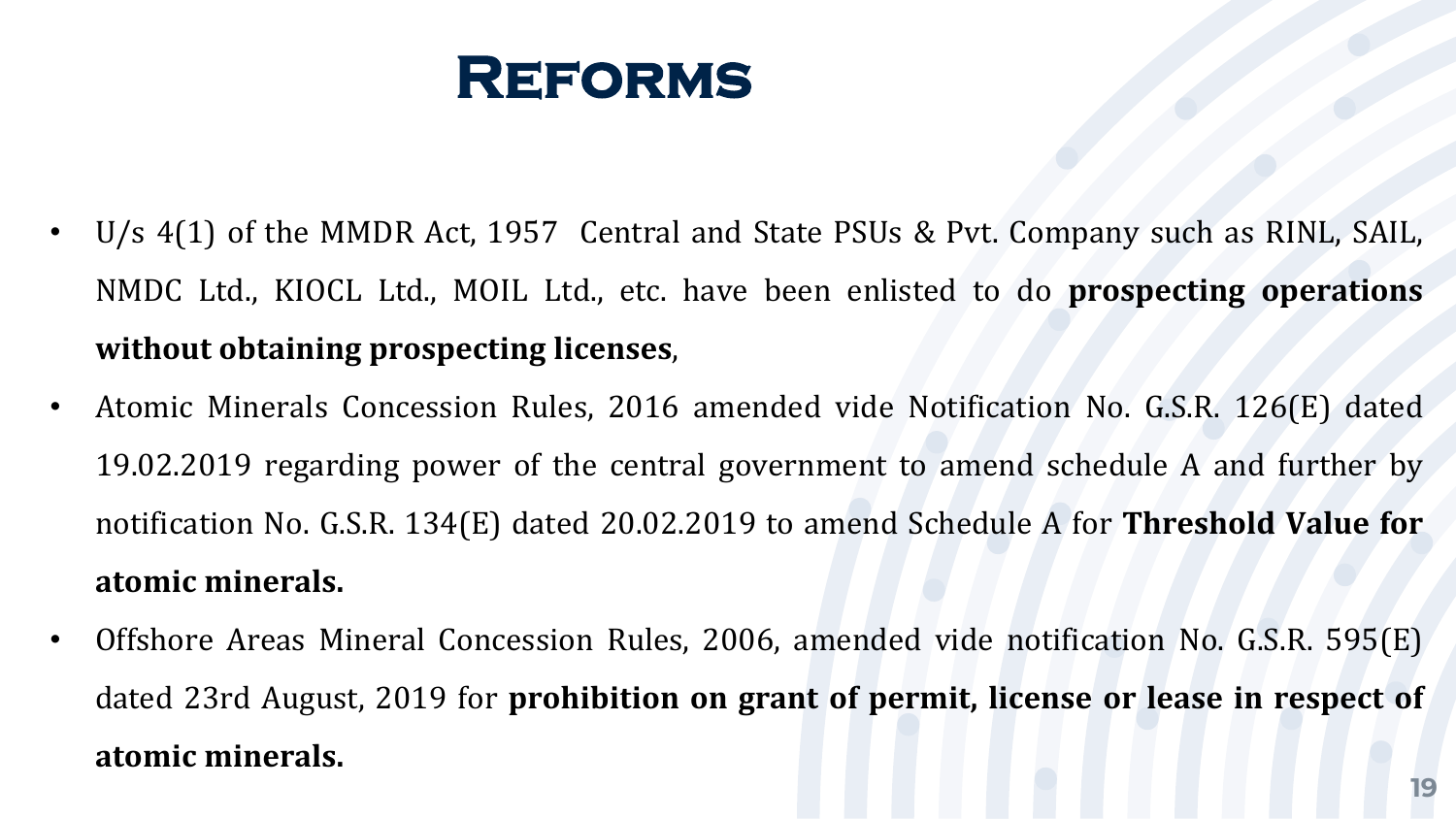

- To ensure ease of doing business, **restriction on transfer of mineral concessions are removed** and now mineral concession can be transferred without any transfer charge.
- **Government is empowered to conduct auction in cases where the States face challenges** in conduct of auction or fail to conduct auction within prescribed time fixed in consultation with State Government.
- Subsequently, **acceleration of mineral exploration has been identified as a critical need** both for evaluating available resources and developing mineral blocks for auction as per the Mineral (Auction) Rules, 2015.
- The new provisions will also augment **the exploration of the deep-seated minerals** and minerals of national interest by allowing **Non-Exclusive Reconnaissance Permits (NERP) holders to apply for composite license or Mining Lease (PL-cum-ML).**
- **Financial assistance** for procurement of machinery & equipment aimed to enhance exploration activities.
- **Partial reimbursement** of exploration expenses for holder of CL granted through auctions for certain minerals.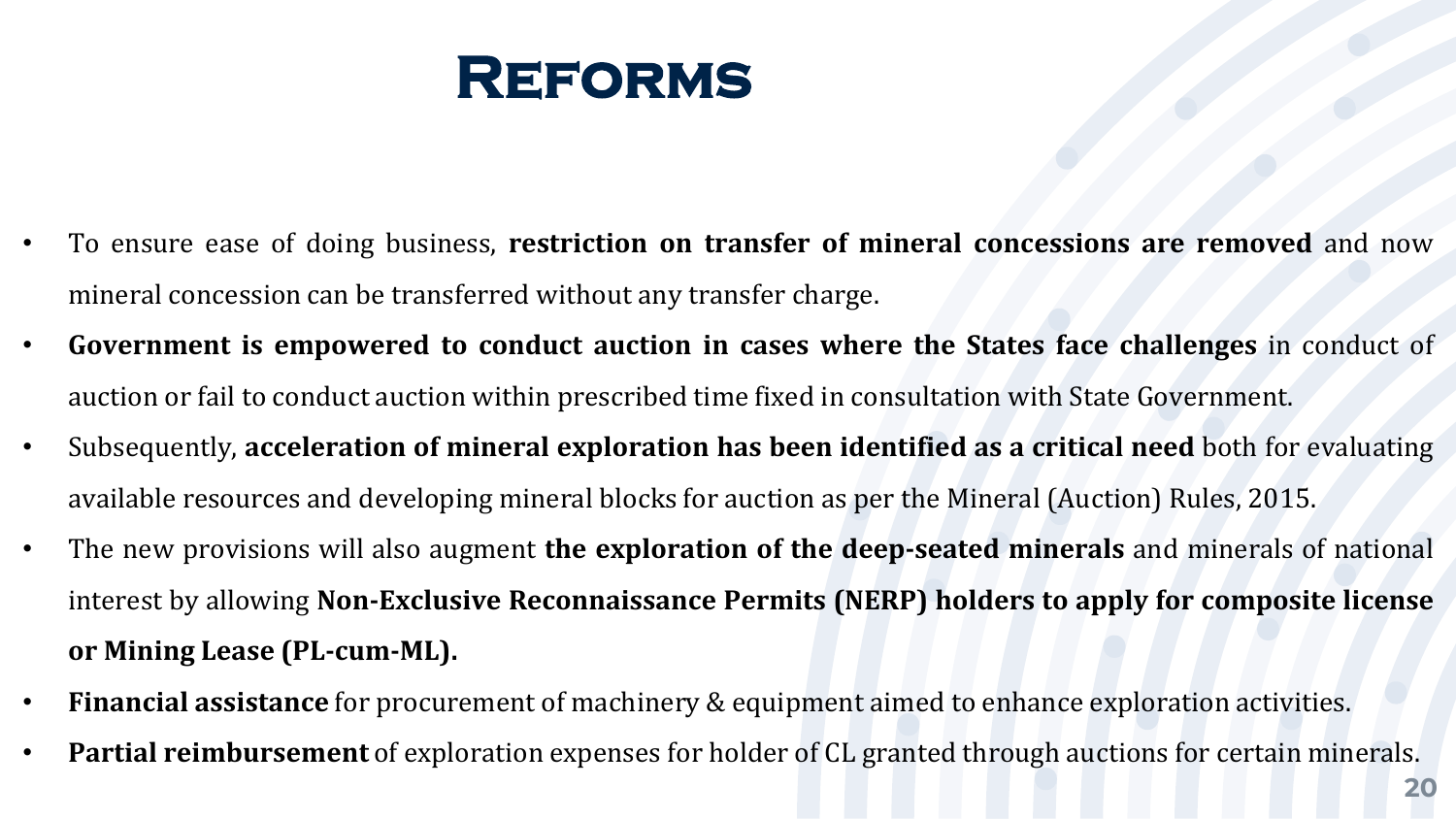# **Simplification of exploration regime**

To ensure seamless transition of the concession from exploration to production -Under seamless prospecting licence cum-mining lease, exploration activity is seamlessly integrated with mining,

- i. Mineral Blocks for **Composite License can be auctioned at G4 level of exploration instead of G3 level** as per the earlier standard.
- ii. Mineral Block for surficial mineral can be auctioned for grant of **Mining Lease at G3 level instead of G2 level**.
- **iii. Private entities may be notified under Section 4(1)** of the MMDR Act for conducting exploration.
- iv. It will increase the pace of exploration and will bring **advance technology** in exploration of mineral by giving level playing field for government and private agency,
- v. The National Mineral Exploration Trust (**NMET) to be made Autonomous bod**y to ramp up exploration by engaging public and private entities.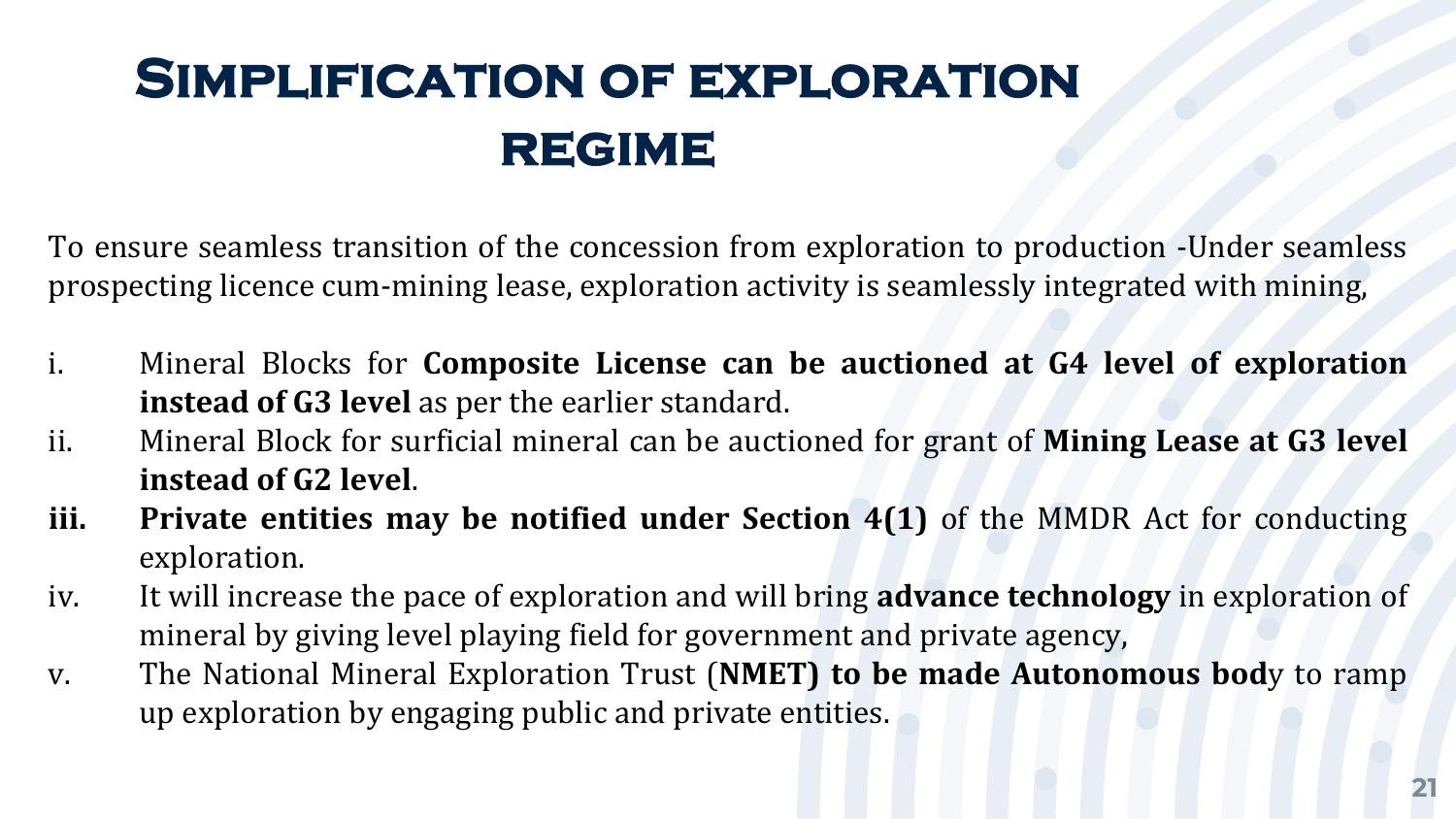## **SUCCESS STORY**

#### **An transparent open regime for growth of mining industry**

| 100% FDI                          | • 100% FDI through automatic route opened for all non-atomic & nonfuel minerals                                                                                                                                                         |  |  |  |
|-----------------------------------|-----------------------------------------------------------------------------------------------------------------------------------------------------------------------------------------------------------------------------------------|--|--|--|
|                                   | • Mineral laws amended to increase mineral production by notifying more blocks for auction.                                                                                                                                             |  |  |  |
|                                   | • Auction process in 19 mineral rich States in India.                                                                                                                                                                                   |  |  |  |
| Transparent<br>Auction process    | • Already auctioned-176 blocks [ML-150 (Iron ore, Limestone, Chromite, Bauxite, Manganese<br>etc.), CL - 26 (Gold, Diamond, Copper etc)                                                                                                 |  |  |  |
|                                   | • Under Auction - 112 blocks [ ML-62 (Iron Ore, Limestone, Bauxite, Manganese etc), CL - 50<br>(Gold, Diamond, Copper etc) 1. 67 Blocks of Gold, Limestone, Iron ore, Diamond,<br>Phosphorite, Graphite etc are notified for PL cum ML. |  |  |  |
|                                   | • 8 Private exploration agencies are accredited and notified.                                                                                                                                                                           |  |  |  |
|                                   | • 219 exploration projects are funded by Government (NMET).                                                                                                                                                                             |  |  |  |
| Exploration-cum-<br>mining policy | • 50% reimbursement of exploration expenses to holder of composite licence through NMET                                                                                                                                                 |  |  |  |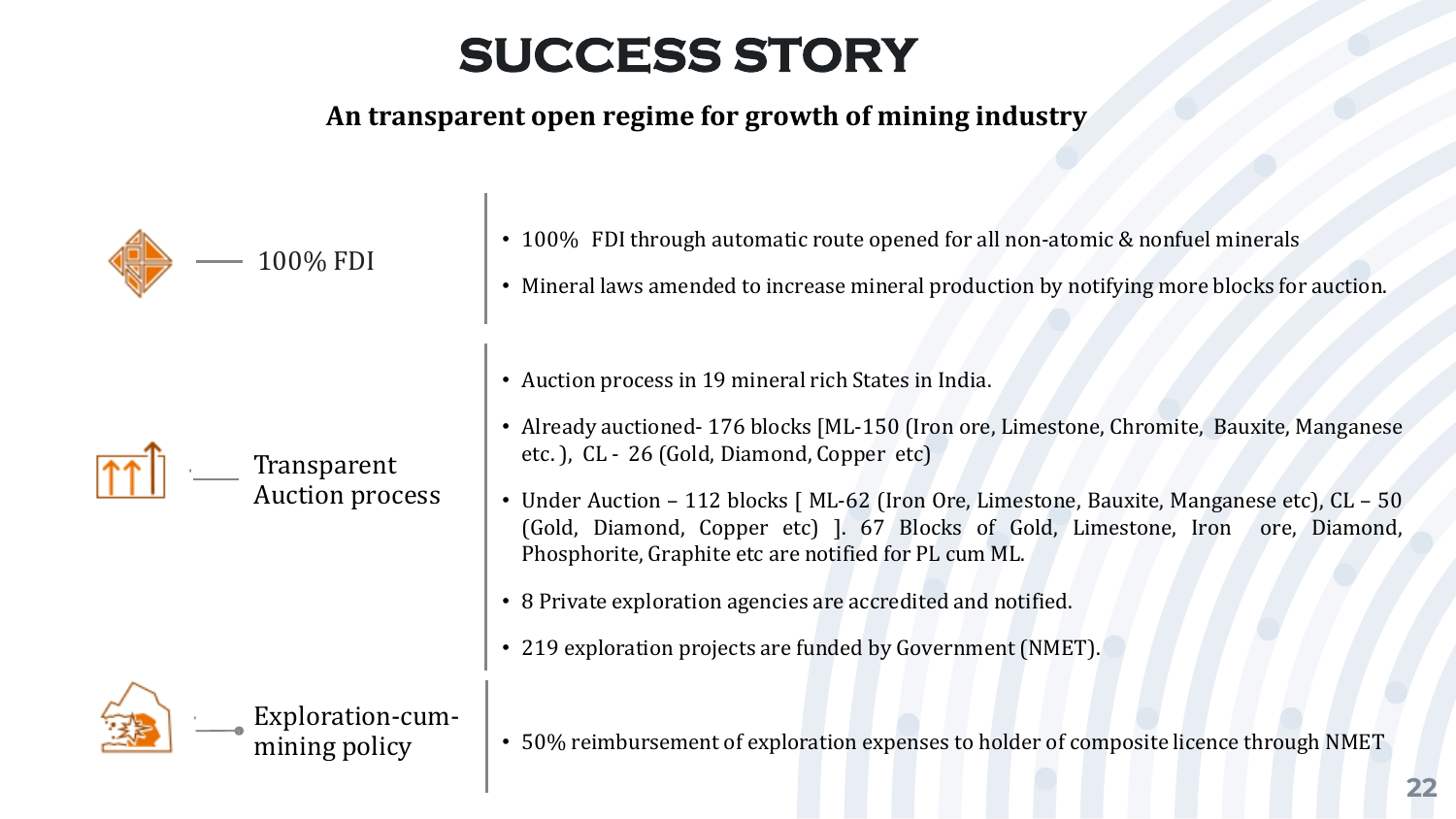## **Key Challenges**

- There is a need to pay more focus on mineral exploration, with increased **impetus in investments, especially from the private sector**, which needs to be encouraged & incentivized to take up mineral exploration activities.
- Special emphasis needs to be given to prospecting and exploration of minerals in which the country has a **poor resource-cum-reserve base** despite having the geological potential for large resources.
- Exploration of **energy critical minerals, fertilizer minerals, precious metals and stones, strategic minerals and deep-seated minerals** which are otherwise difficult to access and for which the country is mainly dependent on imports, needs to be prioritized.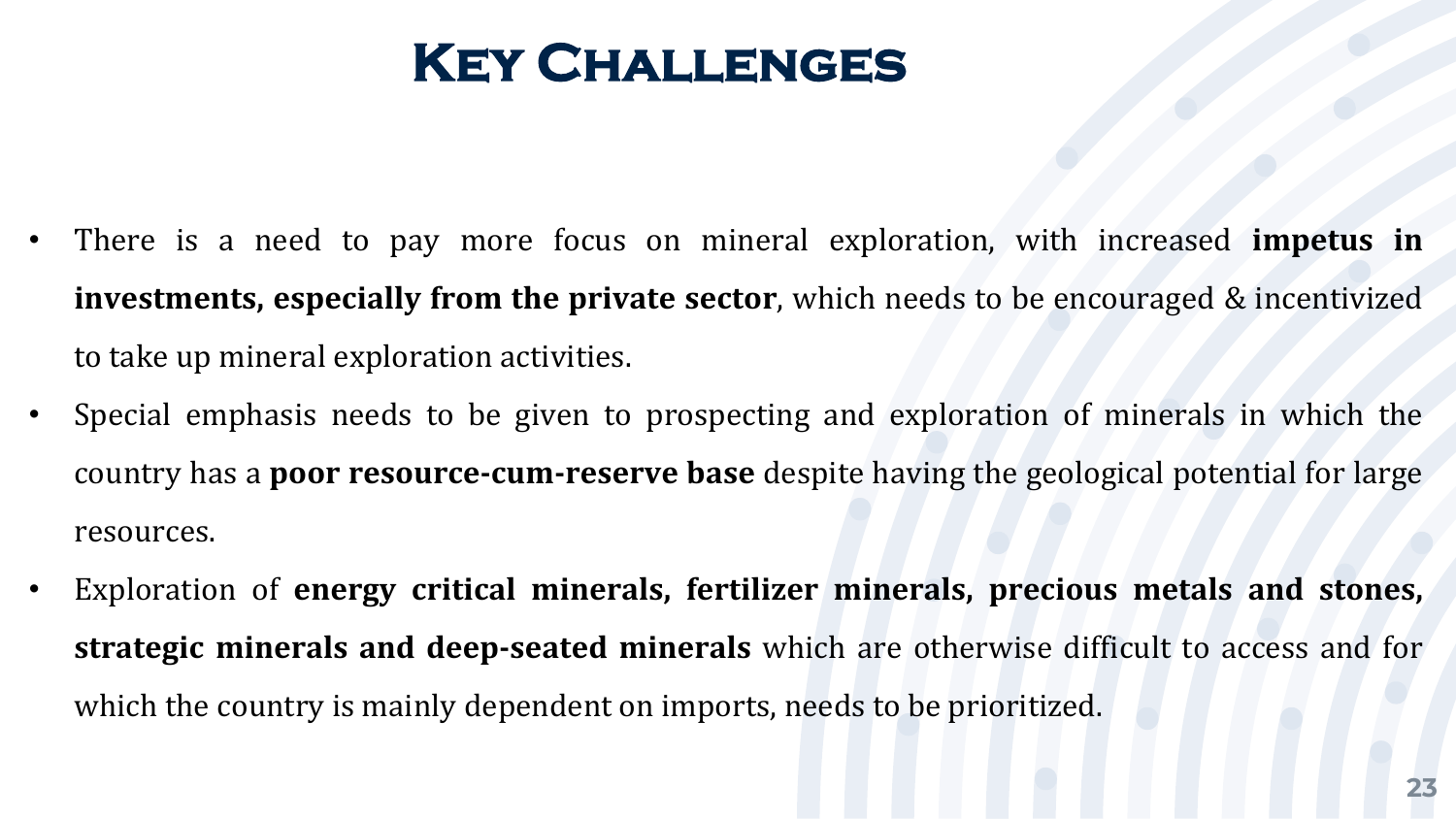# **Key Challenges**

- India is still largely dependent on import of minerals like gold, silver, coal, bauxite, copper etc. which are key for India's economic development.
- **Enhancing exploration and mining can significantly reduce India's import dependence on mineral and metals**.
- Low level of exploration: Only 10% of OGP area of India has been explored while Australia has explored more than 90% of its area.
- There are definite areas of weakness in application of sophisticated modern techniques and for proper interpretation of data, wider application **of latest techniques of deep drilling** for delineation of favorable targets by detailed exploration.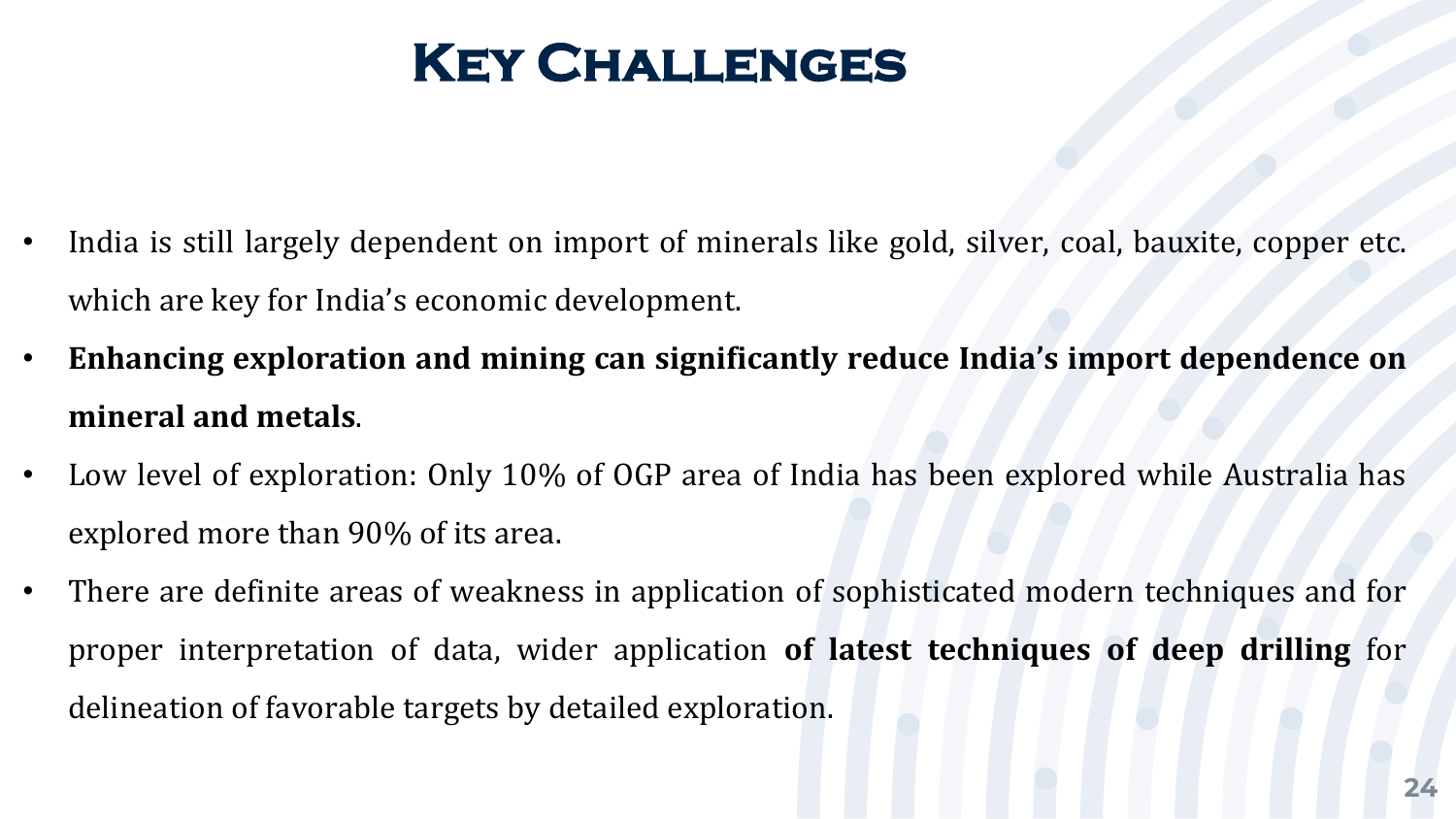#### **e-Auctions State wise /Mineral wise Blocks Auctioned**

| <b>State</b>          | <b>Mineral</b>                  | <b>Auctioned for CL</b> | <b>Auctioned for ML</b> | <b>Total</b>            | <b>No. of Blocks</b><br><b>Operationalized</b> |
|-----------------------|---------------------------------|-------------------------|-------------------------|-------------------------|------------------------------------------------|
| <b>Andhra Pradesh</b> |                                 |                         | 8                       | 8                       | $\overline{2}$                                 |
|                       | Gold                            |                         | 1                       | $\blacksquare$          |                                                |
|                       | <b>Iron Ore</b>                 |                         | 1                       | 1                       |                                                |
|                       | <b>Limestone</b>                |                         | 5                       | 5                       | $\overline{\mathbf{2}}$                        |
|                       | <b>Manganese</b>                |                         | 1                       | $\blacksquare$          |                                                |
| <b>Chhattisgarh</b>   |                                 | 1                       | 8                       | $\mathbf{9}$            |                                                |
|                       | Gold                            | $\blacksquare$          |                         | $\blacksquare$          |                                                |
|                       | <b>Limestone</b>                |                         | 8                       | 8                       |                                                |
| <b>Gujarat</b>        |                                 |                         | 10                      | 10                      |                                                |
|                       | <b>Bauxite</b>                  |                         | 3                       | $\bf{3}$                |                                                |
|                       | <b>Limestone</b>                |                         | $\overline{ }$          | $\overline{ }$          |                                                |
| <b>Jharkhand</b>      |                                 | $\overline{\mathbf{3}}$ | 4                       | $\overline{7}$          |                                                |
|                       | Gold                            | $\blacksquare$          | 1                       | $\overline{\mathbf{z}}$ |                                                |
|                       | <b>Graphite</b>                 |                         | $\mathbf{z}$            | $\overline{\mathbf{z}}$ |                                                |
|                       | <b>Iron Ore</b>                 |                         | 1                       | 1                       |                                                |
|                       | <b>Limestone</b>                | $\overline{\mathbf{z}}$ |                         | $\overline{\mathbf{z}}$ |                                                |
| <b>Karnataka</b>      |                                 |                         | 24                      | 24                      | 13                                             |
|                       | <b>Iron Ore</b>                 |                         | 20                      | 20                      | 13                                             |
|                       | <b>Limestone</b>                |                         | $\blacktriangleleft$    | $\blacktriangleleft$    |                                                |
| <b>Madhya Pradesh</b> |                                 | $\overline{\mathbf{z}}$ | 15                      | 17                      |                                                |
|                       | <b>Bauxite</b>                  |                         | $\mathbf{z}$            | $\overline{\mathbf{z}}$ |                                                |
|                       | <b>Diamond</b>                  | 1                       | 1                       | $\overline{\mathbf{z}}$ |                                                |
|                       | Gold                            |                         | $\overline{\mathbf{z}}$ | $\overline{\mathbf{2}}$ |                                                |
|                       | <b>Graphite</b>                 | 1                       | 1                       | $\overline{\mathbf{z}}$ |                                                |
|                       | <b>Iron Ore</b>                 |                         | 1                       | 1                       |                                                |
|                       | <b>Limestone</b>                |                         | $\overline{ }$          | $\overline{z}$          |                                                |
|                       | <b>Rock Phosphate</b>           |                         | $\blacksquare$          | $\blacktriangleleft$    |                                                |
| <b>Maharashtra</b>    |                                 | $\overline{\mathbf{3}}$ | 14                      | 17                      | 1                                              |
|                       | <b>Bauxite</b>                  |                         | 6                       | 6                       |                                                |
|                       | <b>Copper</b>                   | $\overline{\mathbf{2}}$ |                         | $\mathbf{z}$            | 1                                              |
|                       | <b>Iron Ore</b>                 |                         | 1                       | 1                       |                                                |
|                       | <b>Kyanite</b>                  |                         | 1                       | $\blacksquare$          |                                                |
|                       | <b>Limestone</b>                |                         | 3                       | $\overline{\mathbf{3}}$ |                                                |
|                       | <b>Manganese</b>                | 1                       | $\overline{\mathbf{3}}$ | $\blacktriangleleft$    |                                                |
| <b>Odisha</b>         |                                 | 1                       | 37                      | 38                      | 26                                             |
|                       | <b>Chromite</b>                 |                         | з                       | $\bf{3}$                | $\overline{\mathbf{3}}$                        |
|                       | <b>Graphite</b>                 |                         | 1                       | $\blacksquare$          |                                                |
|                       | <b>Iron Ore</b>                 |                         | 22                      | 22                      | 14                                             |
|                       | <b>Iron Ore &amp; Dolomite</b>  |                         | 1                       | $\blacksquare$          | 1                                              |
|                       | <b>Iron Ore &amp; Manganese</b> |                         | 6                       | 6                       | 5                                              |
|                       | <b>Limestone</b>                |                         | $\overline{\mathbf{z}}$ | $\overline{\mathbf{z}}$ |                                                |
|                       | <b>Manganese</b>                | $\blacksquare$          | $\overline{\mathbf{z}}$ | $\overline{\mathbf{3}}$ | $\overline{\mathbf{2}}$                        |
| <b>Rajasthan</b>      |                                 |                         | 15                      | 15                      | $\overline{\mathbf{2}}$                        |
|                       | <b>Limestone</b>                |                         | 15                      | 15                      | $\overline{\mathbf{z}}$                        |
|                       | <b>Grand Total</b>              | 10                      | 135                     | 145                     | 44                                             |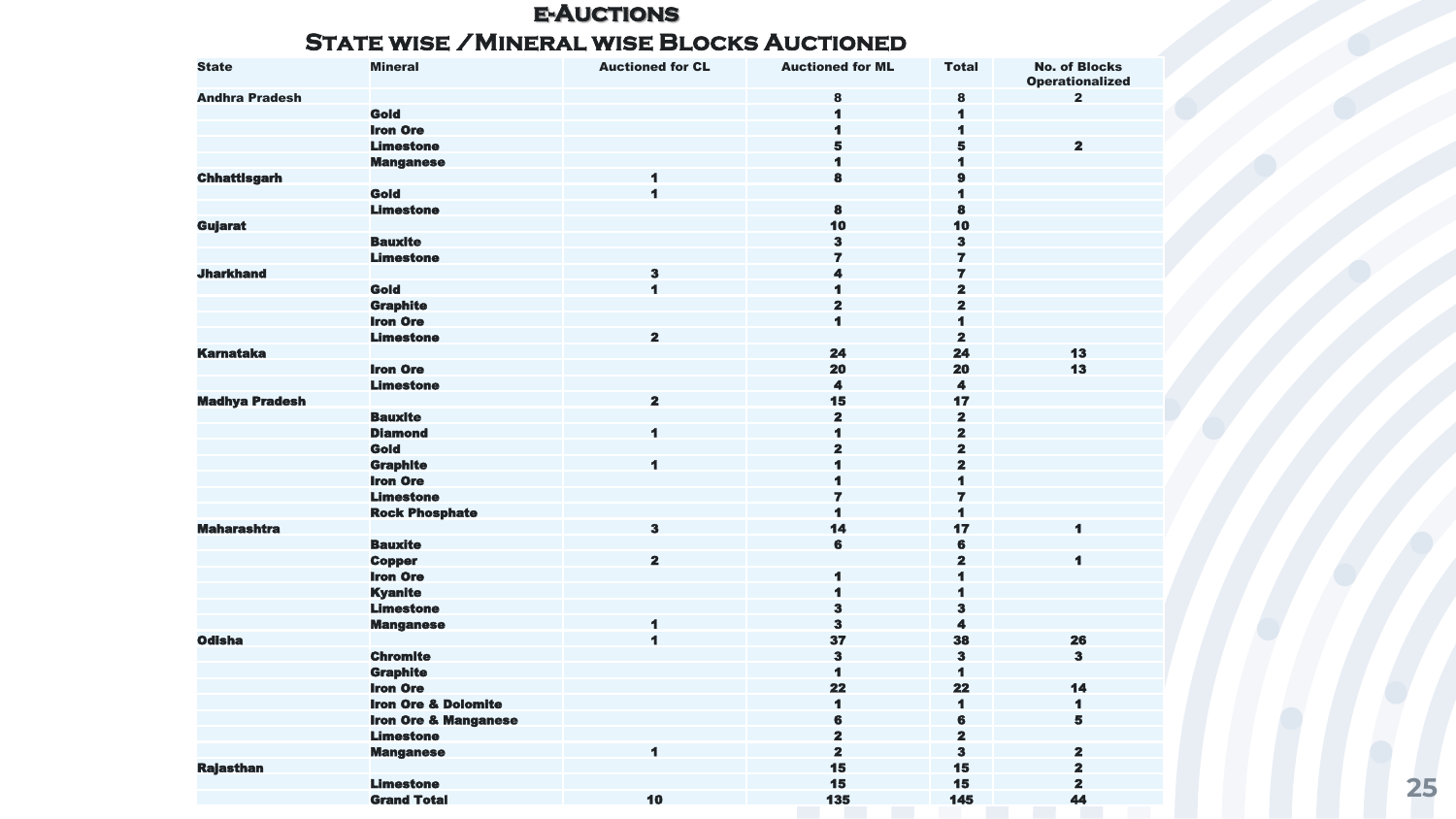## **Way forward**

- **Up scaling of exploration** activities in Greenfield exploration targets, as well as brown field exploration/mining projects after ascertaining future demand by domestic industries.
- Ensure enhanced efforts towards the development of new technologies for conversion of existing mineral resources into viable economic resources.
- With the Government's consistent efforts in the promotion & development of the sector as well as the untapped potential the industry offers, the mining sector is poised to make significant strides and reach its pinnacle in the years to come.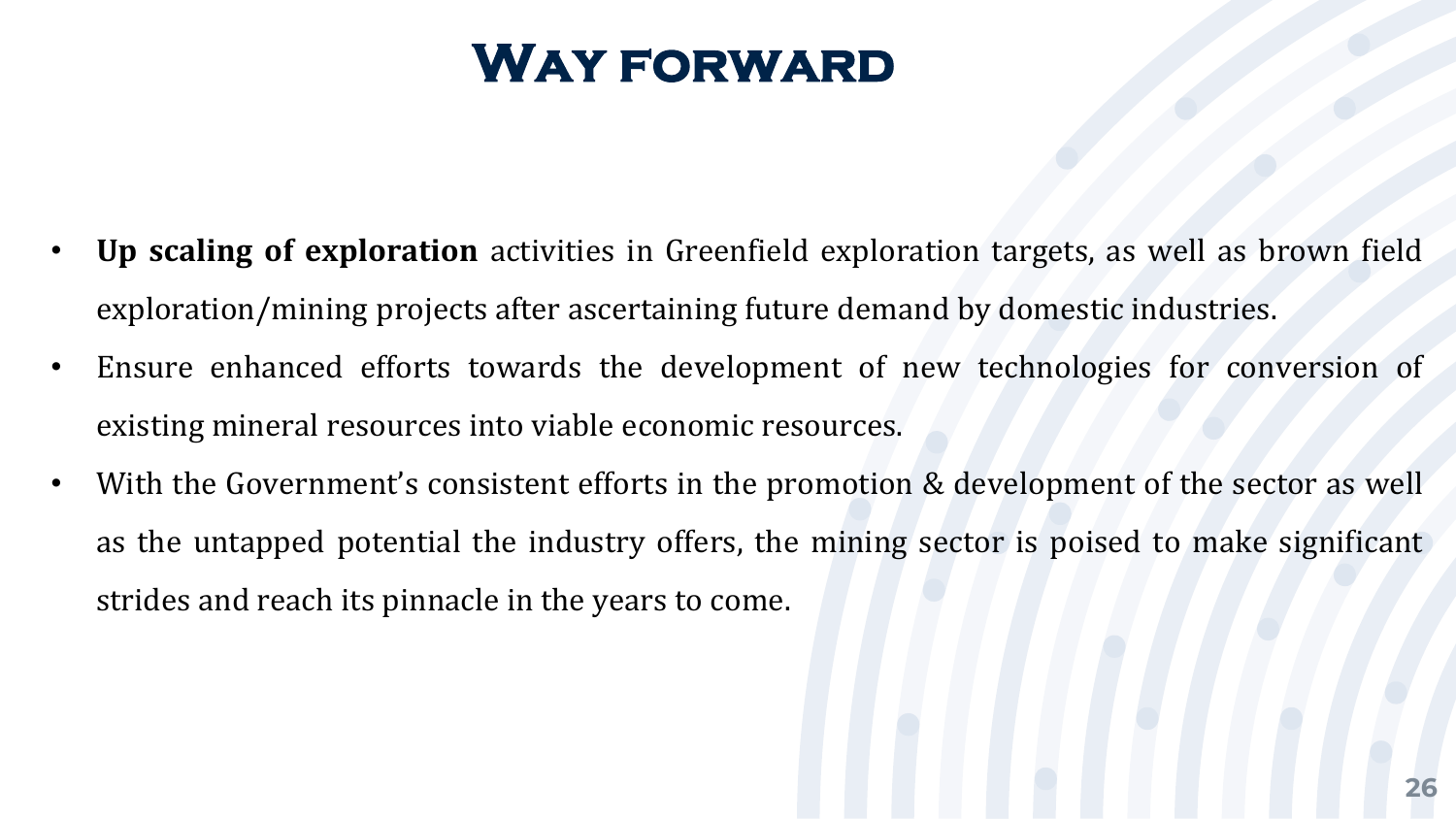## **Way forward**

- The recent amendments to the **MMDR Act aim to provide an impetus to mineral exploration and mining** .
- As the government has been pushing for **private participation in the mining and exploration**, it is expected to fast forward the technological progress and growth in the sector.
- Recent reform giving boost to mineral exploration & exploitation, improving ease of doing business in the country and increasing contribution of **mineral production to Gross Domestic Product (GDP).**